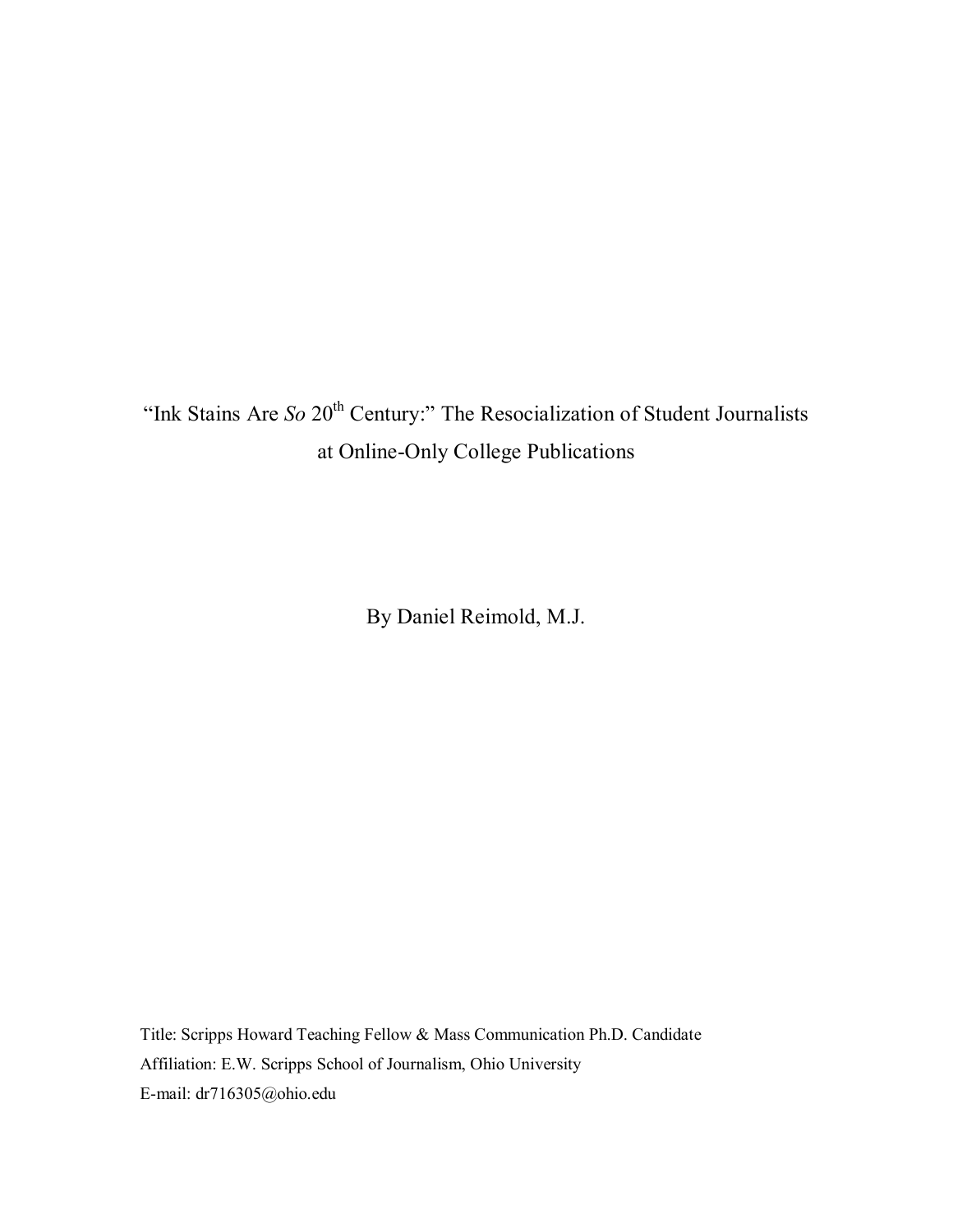"Ink Stains Are *So* 20<sup>th</sup> Century:" The Resocialization of Student Journalists at Online-Only College Publications

Linda Stricker likes to play editor under her bed. As the entertainment editor for Speakeasy Magazine, an online-only news outlet produced by students at Ohio University, the freshman journalism major prefers proofing and polishing writers' pieces, answering e-mail queries from staffers, and completing her portion of the webzine's weekly story budget from her cluttered, distraction-heavy dorm. Specifically, she completes her Speakeasy editorial work at different parts of each day, weekends included, tied to her computer in her honors dormitory room, at a messy desk situated beneath her raised loft-like twin bed.<sup>1</sup>

 Stricker, in many ways, embodies the new practical reality and larger idealistic spirit enmeshed within a majority of student online news outlets currently leaving their mark on campuses nationwide and into Canada. While completing work in dorm rooms instead of newsrooms and carrying out tasks at random free moments instead of during regular shifts, with e-mails and instant messages supplanting interpersonal staff communication and the chain of command being tossed in favor of freshmen and seniors working side-by-side, undergraduate staffers at the growing number of student-run online newspapers and magazines are changing the traditional image and very definition of what it means to be a student journalist and revolutionizing how news at colleges and universities is provided and produced.

 The Internet in general has become the principal medium for news intake by nearly a quarter of all Americans, a 2004 Pew study found, with individuals citing the convenience, interactivity, and normally free price tag as the main factors leading to their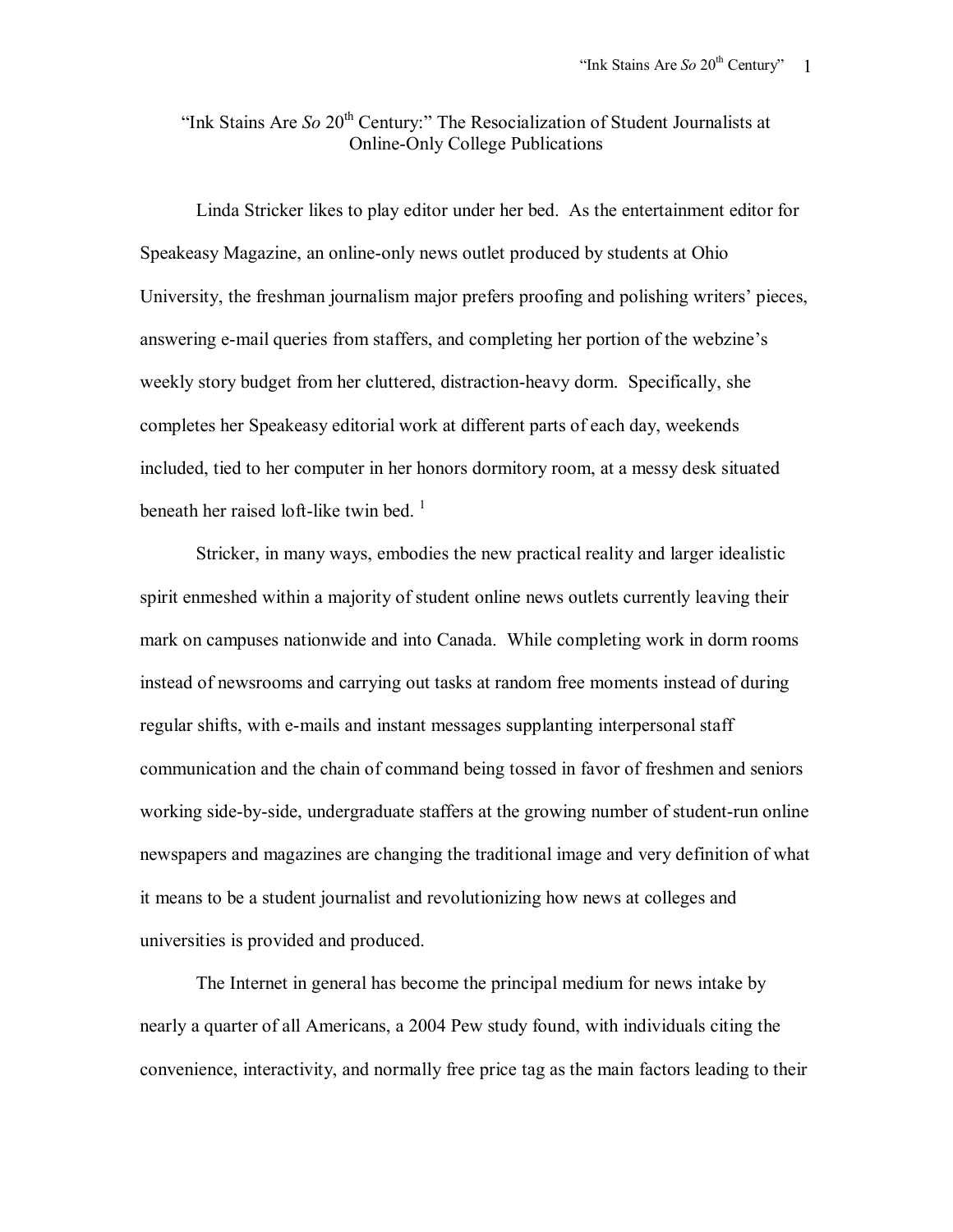preference for online news.  $2$  As the popularity of Internet news escalates, affirmed most recently by a May 2006 Newspaper Association of America study finding an eight percent increase in online news readership during the past quarter, a majority of professional news organizations are turning to the online medium to provide information and turn a profit, with online advertising expected to reach its tipping point in the summer of 2006.<sup>3</sup> Young adults, specifically those in their late teens and early twenties, represent the core audience of those "turning away from the news media [of] their parents and grandparents," according to Newsday staff writer James Madore, instead referring to the Internet as their main, and at times only, news source.  $4$ 

 Along with the undeniable influence of the Internet in the dispersion and absorption of news within the public at-large, researcher Jane Singer found the online medium was also the main stimulus for a resocialization of sorts occurring among contemporary news staffers.  $5\;\;$  In an extended study of four professional converged newsrooms, Singer discovered that reporters and editors were updating their notions of what it meant to be a journalist, seeing the online arm of their print publications enabling a more timely, "360-degree" scope on important news and forcing them to be better skilled at a variety of storytelling techniques and to embrace and utilize media once cast off as competition. <sup>6</sup>

 Singer's online-centric study bridged a new medium in the long line of mass communications research focused on the production end of the news creation and presentation process, specifically outlets' organizational cultures, or the symbolic set of meanings working to create a reality shaped by members that both extends and constrains future action, as a valuable means of better understanding the way news stories are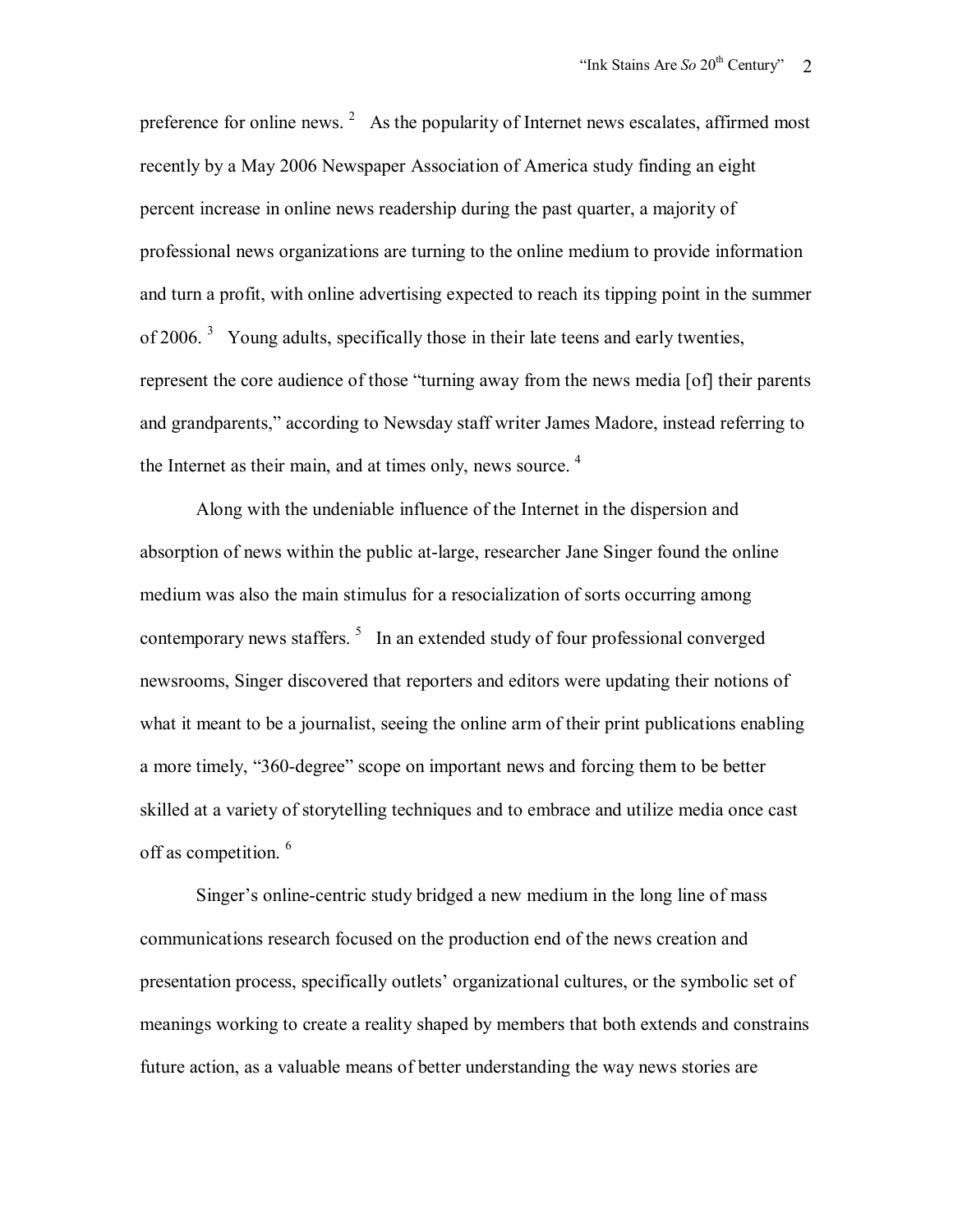selected and defined, how deadlines are set, and when a reporter is doing "good" work.<sup>7</sup> The news media have long been found to operate within a specific culture or under a rather set paradigm, via a series of learned behaviors that tend to basically be absorbed (usually in an unspoken sense) by staffers from day one on the job, partly as the profession's means for making sure standards are in place to deal with often ambiguous situations which arise from reporting on the complex outside world.  $8$ 

 In this sense, social scientists have declared that journalists inherently "make" or "construct" the news which the public eventually sees, a consequence of journalists' inherent reliance on routines to more efficiently identify and break down information into manageable chunks that can be gleaned, glistened, and then presented on the air, in print or online. <sup>9</sup> From a content perspective, for example, the stories which make it into a newspaper or nightly news report, according to researchers Gaye Tuchman and Mark Fishman, aren't chosen or fashioned around the actual reality they represent but by how the reality plays out or fits into the professional norms, organizational structures, and deadline constraints of news media outlets' information gathering, production, and presentation divisions.  $10$ 

 In an effort to extend these past landmark studies and Singer's more recent contribution on the changing archetypes of converged professional newsrooms, and to better determine the exact nature and extent of new Internet-influenced journalism norms both at the student-level (prior to the potential manipulative effect of what Singer terms "newsroom socialization") and with online-only publications (as opposed to the printadapted sites at the center of Singer's past analyses), a four-month ethnographic case study was carried out on Speakeasy Magazine (www.speakeasymag.com).  $11$  The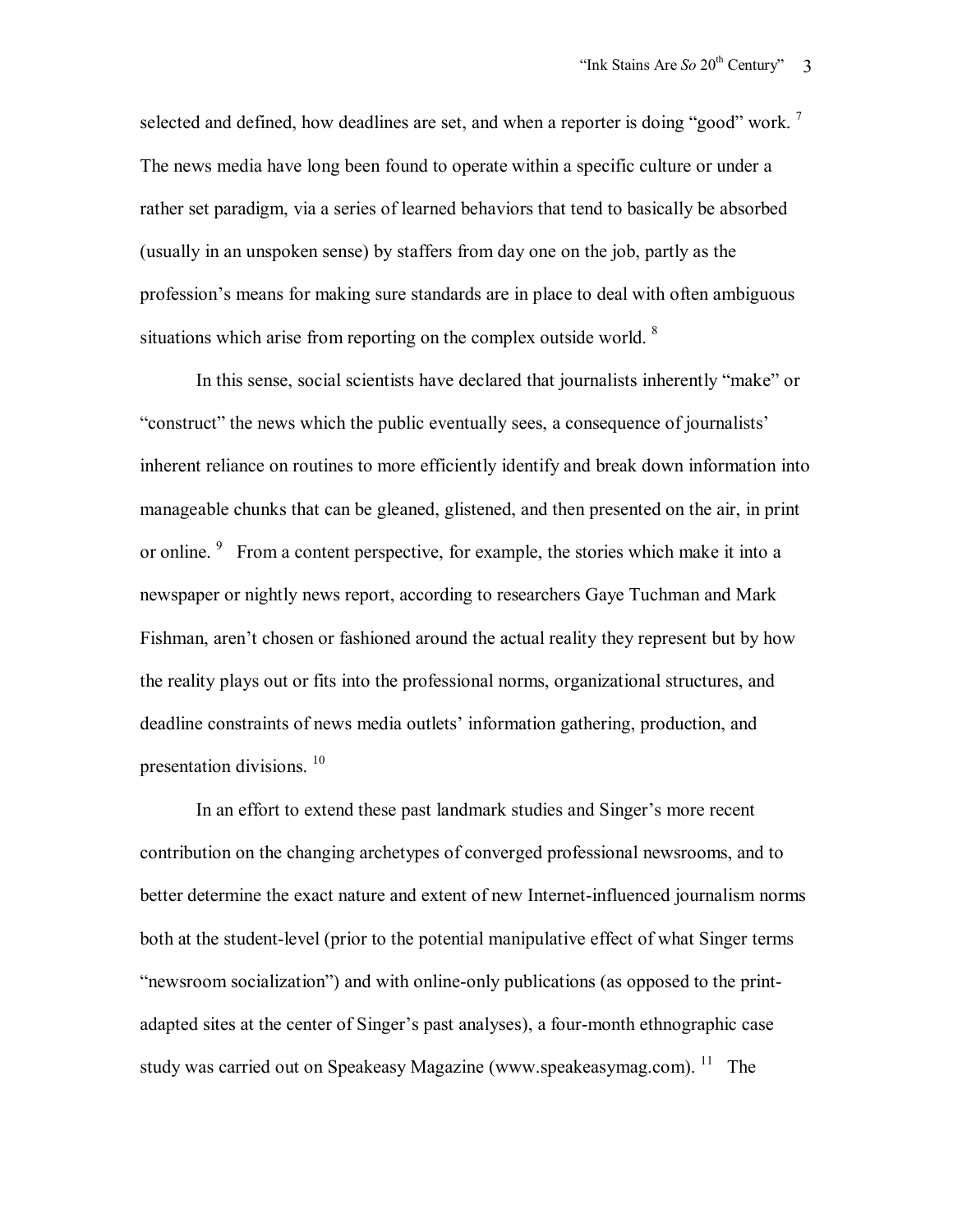webzine, updated daily and focused on campus arts, culture, and sports at Ohio University in Athens, Ohio, debuted in April 2005 as an independent offshoot of the school's Online Journalism Students Society. It features a staff of roughly 70 undergraduates, a mix of writers, editors, photographers, and multimedia, public relations and advertising personnel mostly enrolled within the university's E.W. Scripps School of Journalism as journalism majors in the online, magazine or public relations sequences.

 Between January and April of 2006, a qualitative analysis of the Speakeasy staff culture was conducted through attendance of weekly editors' meetings, bi-weekly allstaff meetings, a half-dozen editing and reporting workshops, a pair of all-staff pizza socials, and new staff interviews. Additionally, a private blog kept by the founding editors during the timeframe immediately prior to the site's creation was perused and open-ended interviews were conducted with 21 former and current student staffers, including the three founding editors, all members of the current eight-person editorial board, three copy editors (including both copy chiefs), four staff writers (including two senior writers), and the publication's publicity chair and two directors of advertising.

 To buttress this intensive study of a single representative student-run online news outlet, open-ended phone interviews were carried out with 23 current staff writers and editors at 10 additional online newspapers and magazines created and updated by undergraduates at schools large and small, private and public, throughout the U.S. and one in Canada. The sites run by the interviewees are updated either daily, thrice-weekly, weekly, bi-weekly, or monthly and host written, audio, and video content running the gamut from news and opinion to light entertainment, creative writing submissions, and blog-style commentaries. Specifically, interviewed student staffers hailed from the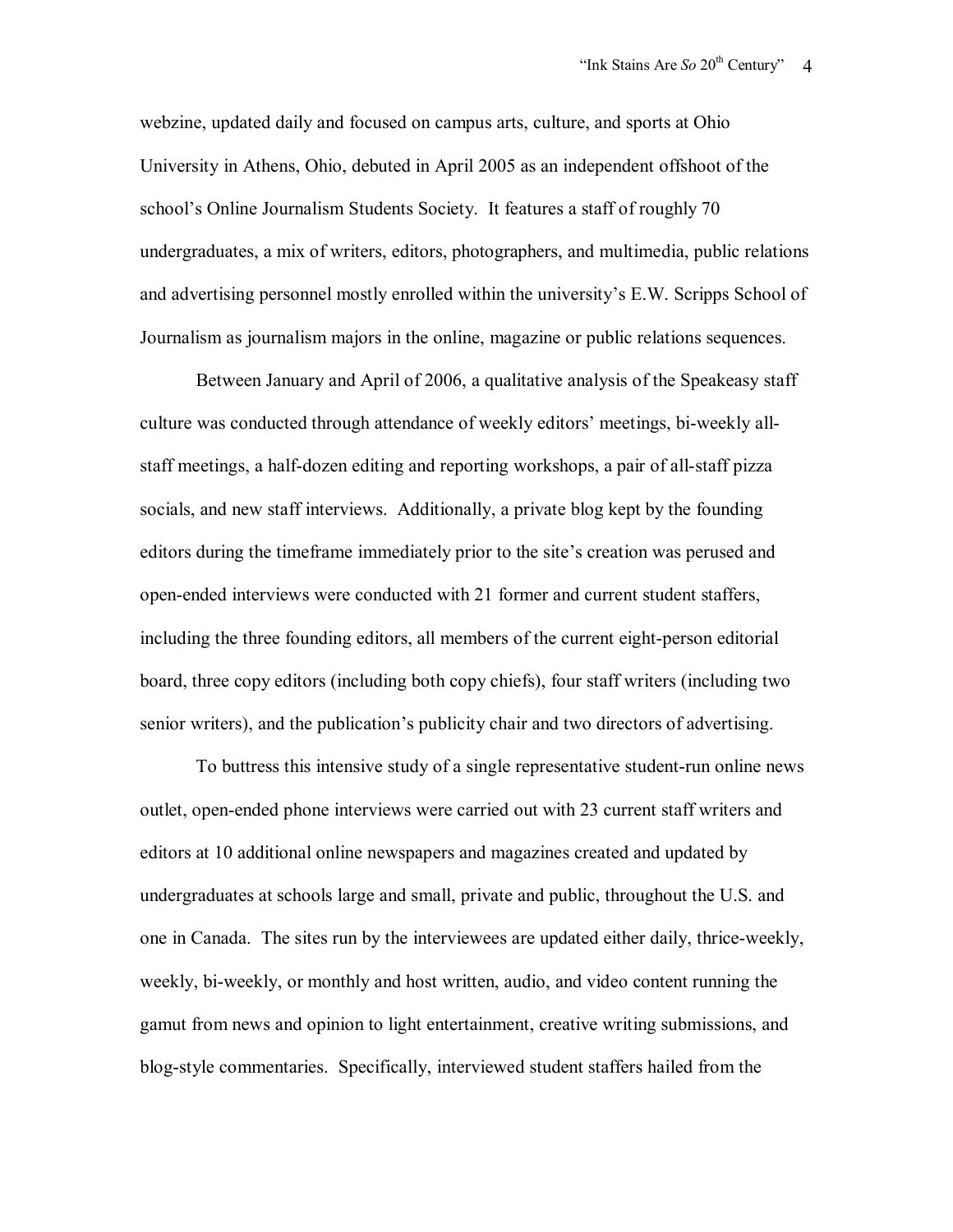following publications: The DoG Street Journal (www.dogstreetjournal.com) at The College of William and Mary in Williamsburg, Va.; Rampway Online (www.rampway.org) at Georgia State University in Atlanta, Ga.; Unbound (www.tcnj.edu/~unbound) at The College of New Jersey in Ewing, N.J.; SpartanEdge (www.spartanedge.com) and The Big Green (www.thebiggreen.net) at Michigan State University in Lansing, Mich.; CentralMania (www.centralmania.com) at Central College in Pella, Iowa; Bengal News (www.buffalostate.edu/bengalnews) at Buffalo State College in Buffalo, N.Y.; NovaNewsNet (http://novanewsnet.ukings.ns.ca) at the University of King's College in Halifax, Nova Scotia, Canada; The Daily Gazette (www.sccs.swarthmore.edu/org/daily) at Swarthmore College in Swarthmore, Pa.; and DawgNet (http://dawgnetnews.com) at Butler University in Indianapolis, Ind.

 It was discovered that within a majority of these new journalism ventures the students are literally turning the traditional news-production paradigm on its head: undercutting the hierarchal staff structure present at most established student-news outlets (with top editors and new writers working as equals, most staffers taking on multiple responsibilities and the wall between news-editorial and PR/advertising completely broken down), changing the long-established journalistic work routines and communication patterns especially in respect to time and place (with e-mail employed as the main method of conversation and newsrooms scrapped in favor of staffers working individually from dorms at whatever time might be convenient), and striving to achieve much different overall content goals (such as setting up publications as dialogues with readers, not monologues, and attempting to serve up alternative content with an edgier, more personal voice than the traditional campus print newspaper).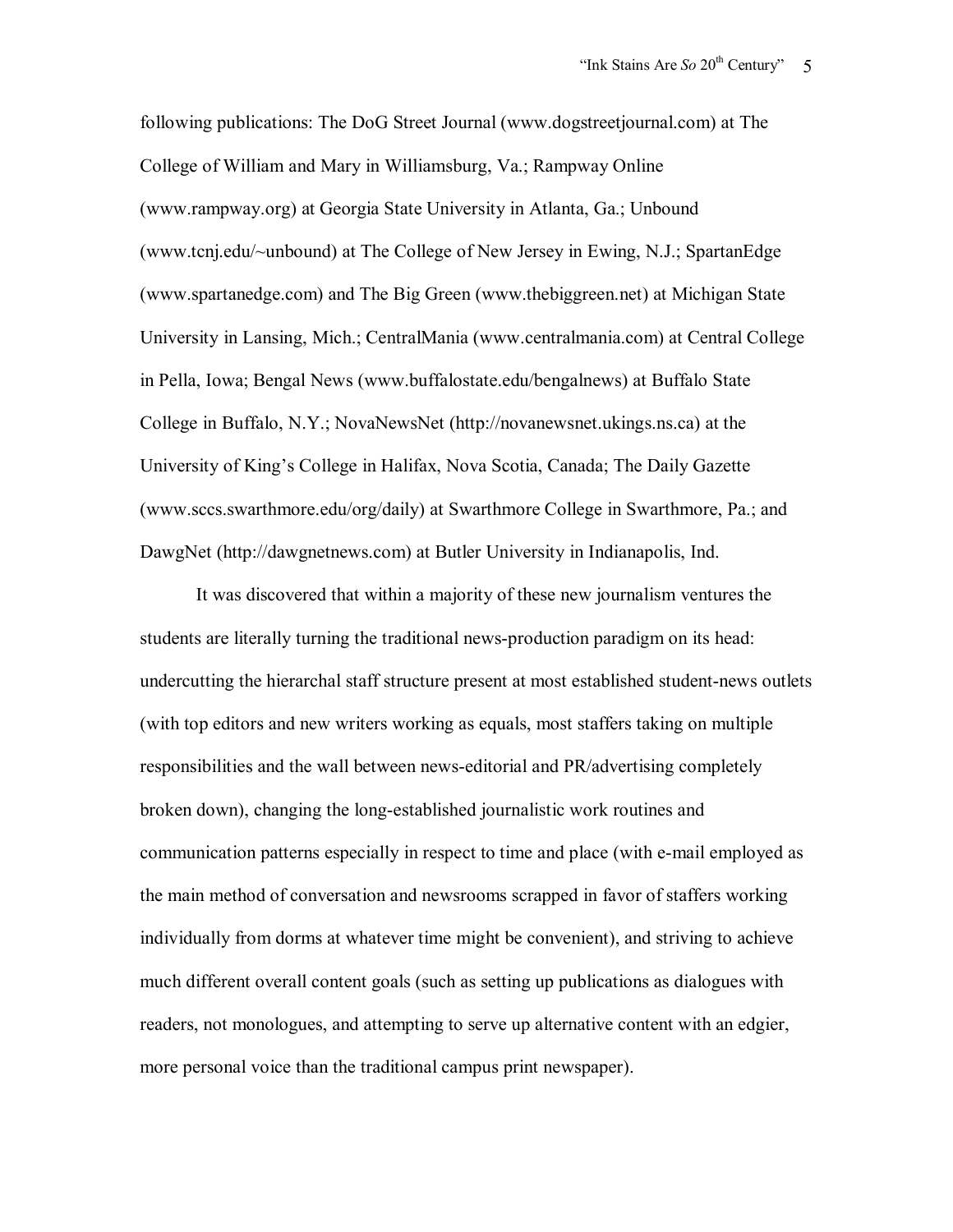### *The Experience Factor*

 For the student staffers who tell it now, the start of Speakeasy was the stuff of Hollywood legend. In October 2004, at the annual Online News Association conference, held that year in California's movie capital, a group of Ohio University students formed the basis of the idea that would be Speakeasy Magazine, ironically mostly as a measure of disgust at similar proposals being thrown out during a mixed session of students and professionals. 12 As co-founder and former Executive Editor Katie Schmitt recalled:

There was a competition where they mixed random people throughout the whole conference– one student in each group with the professionals. The competition was to come up with a Web site for a college town. So all these people, from the president of MSNBC to the heads of ESPN.com, were pitching ideas and they were all horrible. Cara [McCoy, fellow Speakeasy creator] and I thought the whole thing was ridiculous. We knew we would do a much better job of creating a site for students. So we sat there and brainstormed while the conference was going on. We came back to Athens and thought, "We are so doing this." <sup>13</sup>

 As an alternative to the more established news outlets on campus, including the daily student newspaper The Post and the television station WOUB, the first cultural reorganization carried out during Speakeasy's start-up in a journalistic sense was the elimination of the learning curve. Instead of requiring new staffers to start at an assistant or general-assignments level, as is the norm at most traditional student news outlets, Speakeasy offered students the opportunity to obtain substantial amounts of true, handson experience from the get-go, with nary a prerequisite and literally to anyone who raised her hand. "You have to understand, we didn't have any freaking clue what we wanted to do when we started," said co-founder and former Executive Managing Editor Cara McCoy, currently a web content editor for NaplesDailyNews.com. "It was cool because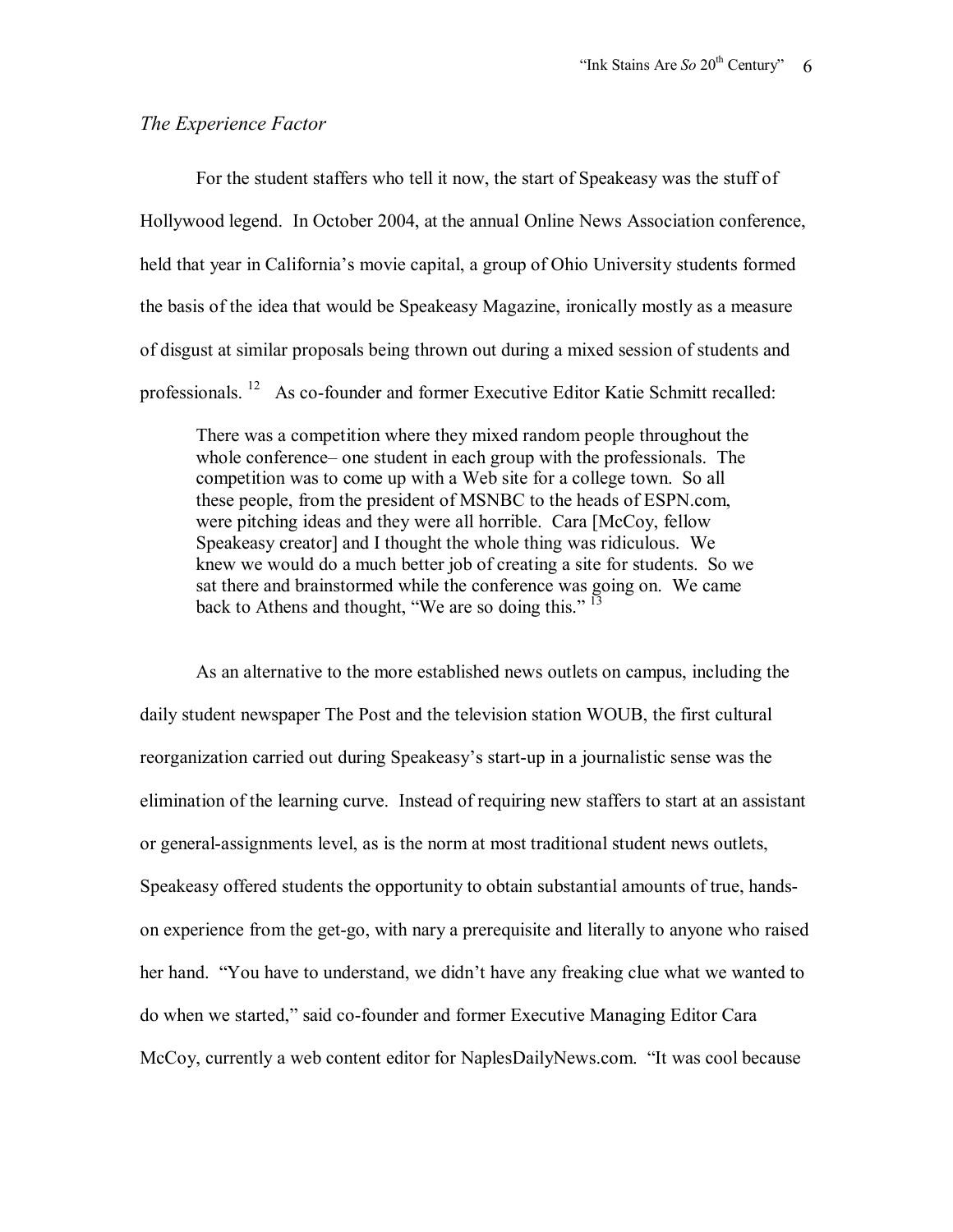we kind of had this general swooping idea, a big idea, a master plan of sorts, but we needed other people to step up and sort it out, tie up loose ends, and make it a reality."<sup>14</sup>

 The higher-than-expected turn-out and unexpected intensity of participation at the early meetings has prompted the top editors to continue touting the immediate-experience factor as a means to lure new staffers. "We just thought The Post was so exclusive," said Schmitt. "You have to put in so much time and effort and work your way through this system of moving up and a lot of times I hear from people who feel like they don't get anything out of it at all. Our take on things is a reversal. We basically say whoever shows up to our meetings is on staff, so we aren't very exclusive at all. It's something anyone can do. It's basically, 'Come get experience.' That is our main selling point."<sup>15</sup>

 In part, the feeling of gaining nearly instantaneous, in-depth experience appears to stem from the level of ownership and investment that is built up within student staffers, making them work harder and delve in deeper because, as Stricker related, "we all feel a part of something." <sup>16</sup> "It made me excited to be sitting at the first few meetings and thinking 'I can really get involved in this,'" said People & Places Editor Anna Marie Finley. "I felt like, 'I can potentially really help create it and I don't have to already be a senior and have five clips already."<sup>17</sup> Staff writer April Prior recalled having a similar dichotomous reaction between her involvement in Speakeasy and the campus television station. "Like, at WOUB, I definitely feel like I know my place as a freshman," she said. "I go in there and I'm a freshman who doesn't know what I'm doing. With Speakeasy, I feel like everyone's on the same level and everyone's on the same page and I feel like I actually make a good contribution." <sup>18</sup>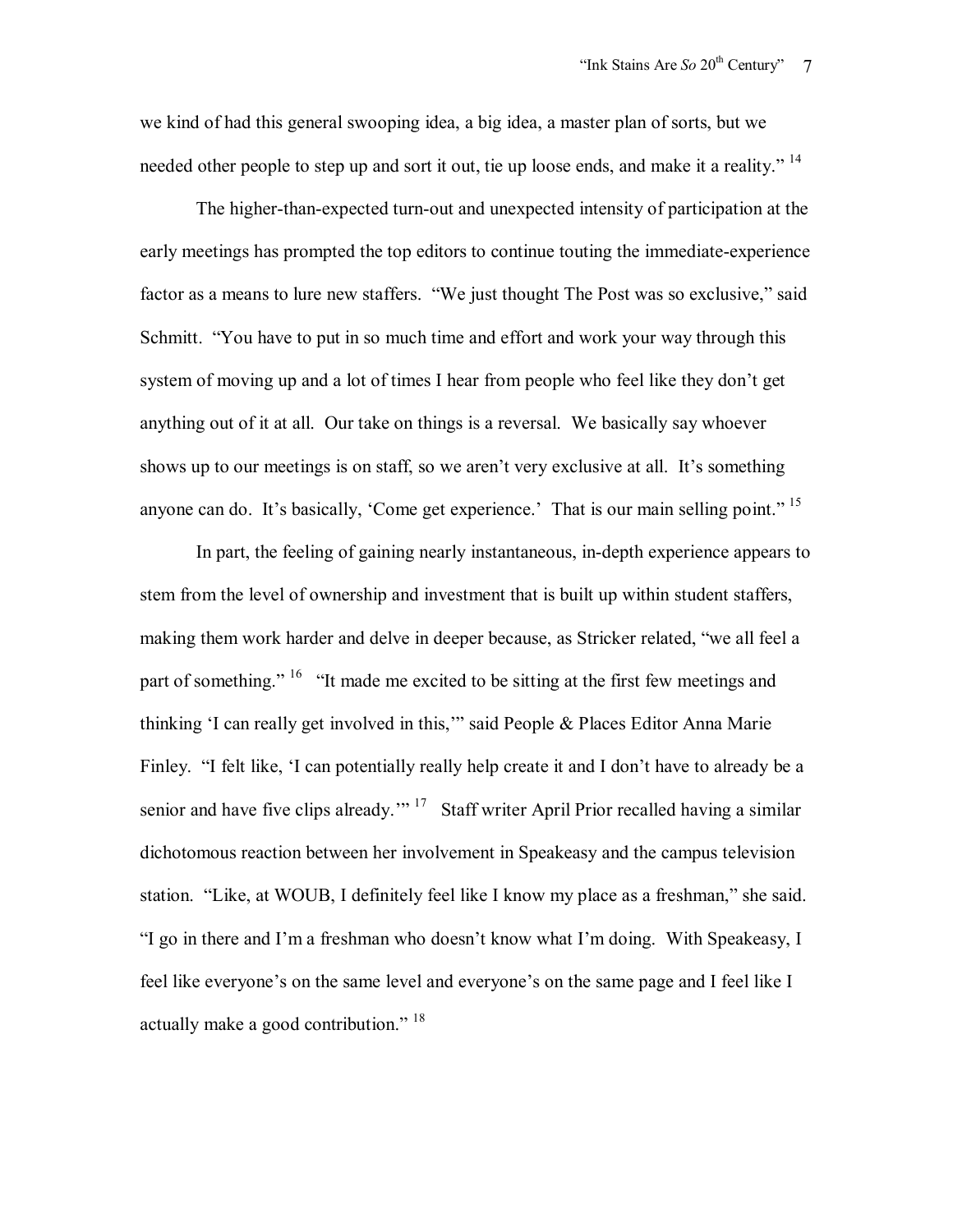This staff-wide feeling of indispensability seems to be heightened, interestingly, by the newness and accompanying fragility of the entire enterprise. More specifically, staffers seem to be aware that they are more than mere cogs in a machine that has long produced content a certain way and will go to press daily, with or without them. Instead, almost across the board, writers and editors see their contributions as truly enabling content to be presented in a way it never has before and also having a tangible impact on the very survival of the site in the crowded university media marketplace. "Instead of me and Cara just being the figureheads, we've really said to the whole staff since the beginning, 'This is in your hands,'" said current Co-Executive Managing Editor Caren Baginski. "Since we've put that sort of responsibility on them, they're going to feel more ownership in what they do and whether or not we're a success. Whenever I feel like I'm allowed an equal share in something, I'll want to do it more than with something I'm just being talked at about or being told what to do."  $19$ 

 Student staffers are also granted more freedom to shape their own experiences in respect to how they would like to be involved in the magazine, such as Wire & Blogs Editor Cydney Cappello being afforded the power to choose how best to integrate wire stories with locally-produced content on the site. "I've really enjoyed the freedom of working for an online publication," Cappello said. "I've had an opportunity to form my own ideas, get feedback from readers, and make the wire stuff something all my own."<sup>20</sup> Central College senior Erika Anthony assessed her experience as entertainment editor for the Iowa-based school's webzine Central Mania as similarly, positively autonomous. "It's a very individual endeavor," said Anthony. "I don't have anyone under me or anyone over me. I'm the only one responsible for the E-Mania page. I like it. I can do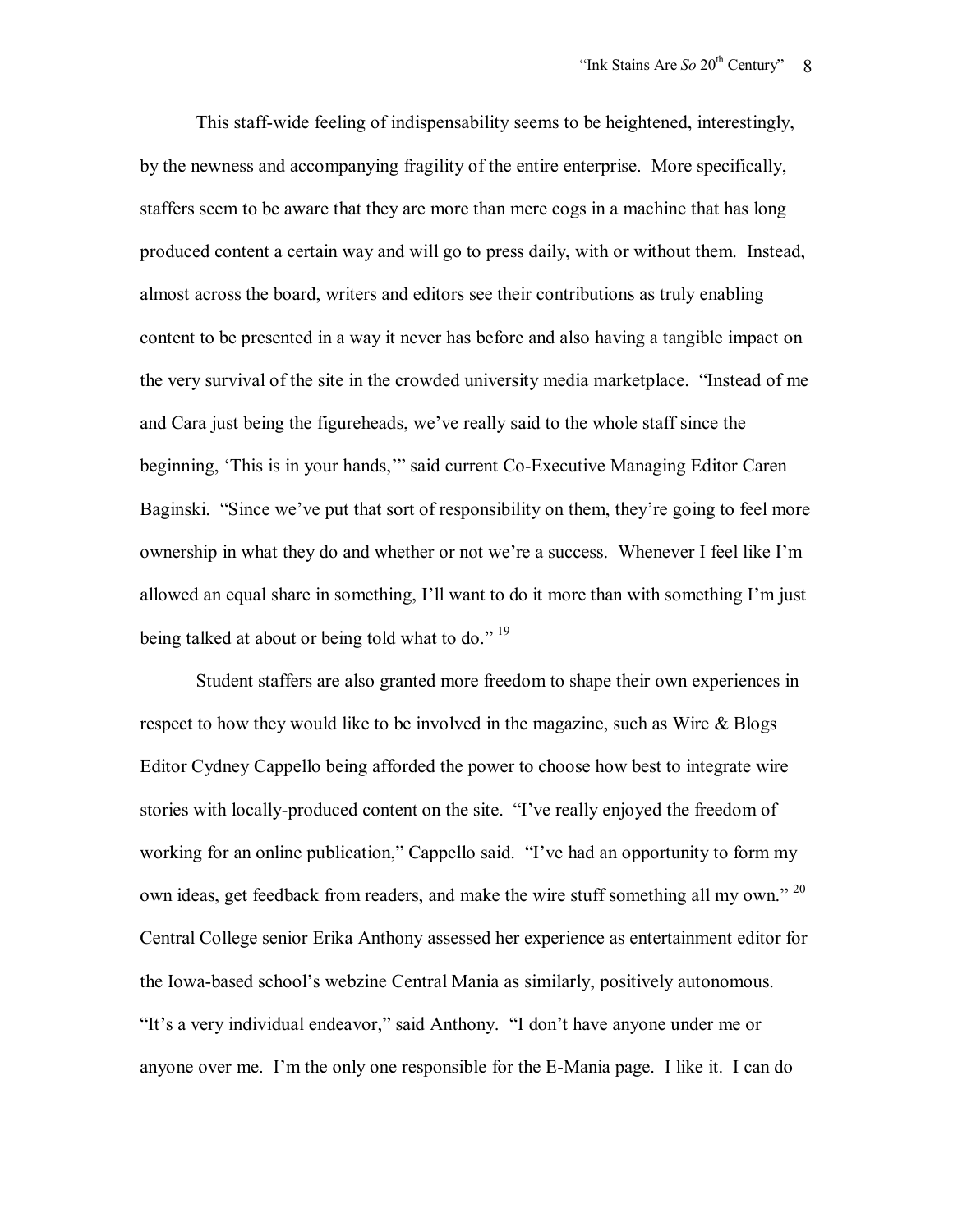what I want– use the colors I want, load the stories I want, and not the ones I don't want. It's basically total control, which is something not even my own boyfriend gives me."<sup>21</sup>

 The freedom aspect appears to come into play, at Speakeasy and other student online news outlets, most prominently in the story selection process, with a majority of writers brainstorming their own ideas and carving out their own niches in the beats or areas in which they most want to gain experience, whether it's campus life, sports reporting or penning CD or movie reviews. "I like that I can choose what I want to write about as opposed to being told," said SpartanEdge Love & Life Editor Diane Ivey. "My blog is very self-directed. I like the freedom it provides. There's a lot more 'You can say what you want' and a lot less supervision, which I mean in a positive way. If you want editors' help then they'll give it to you, but it's more like you have to seek it, as opposed to them giving input whether or not you wish to have it." <sup>22</sup> This freedom of pursuing the content with which each individual is most interested is also viewed as a positive for igniting a more lasting passion toward journalism in general. "I think writing what you want to write about is a huge part of journalism," said Big Green staff writer Cara Binder. "It's not leaving us to get assigned a story that we have no interest in, like covering a school board meeting or something else monotonous. It lets us continue to fan the flames of what excites the hell out of most of us looking to get into this line of work, which is finding out what we most want to know about and then sharing that with others."  $2<sup>3</sup>$ 

 The main negative aspect of the freedom granted staffers to dive right in and create their own experiences is not that the opportunity for self-direction is present, but that many new staffers don't have the knowledge or skills to know what direction they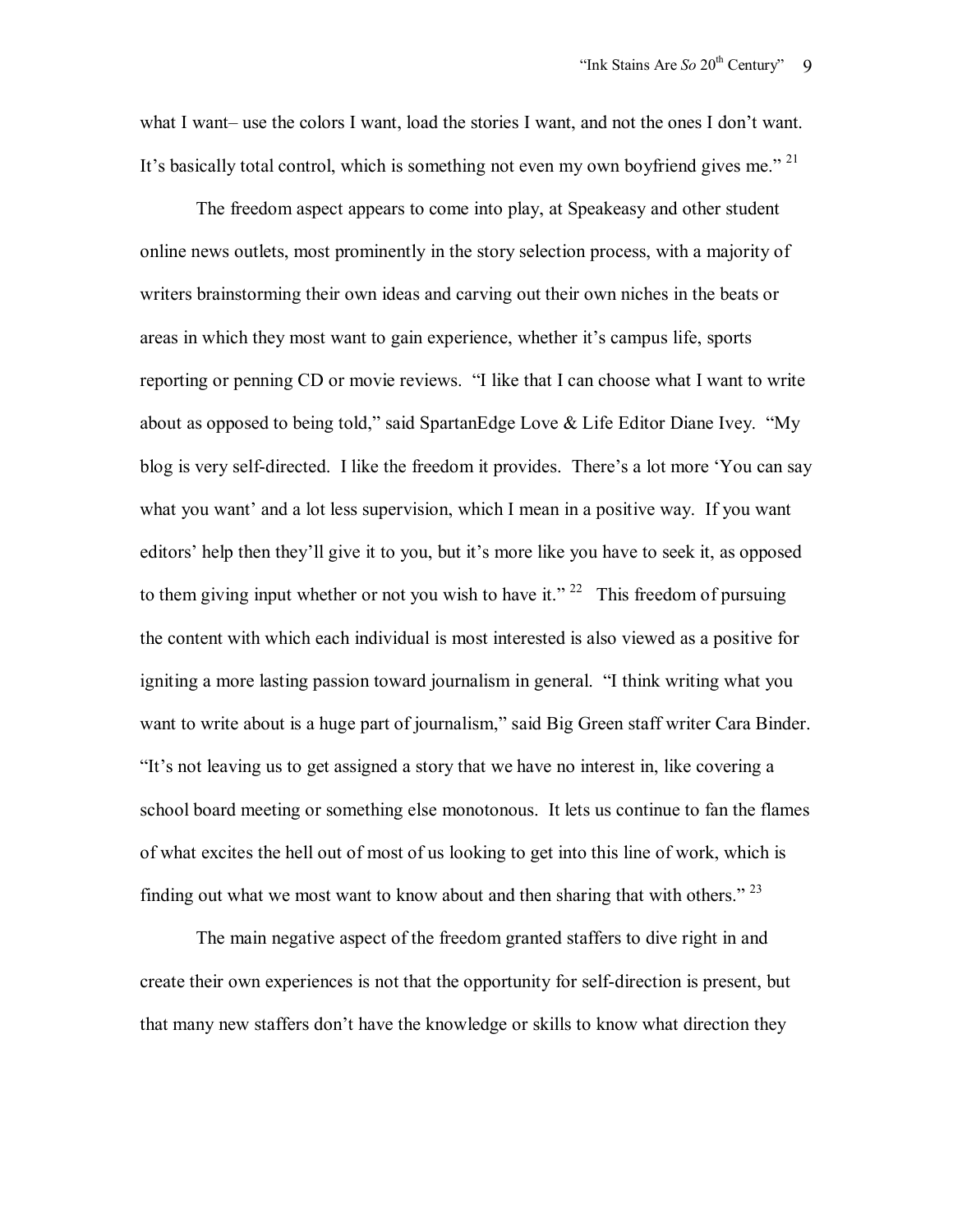want to take or the wherewithal to harness the new medium to accomplish their goals. As current Speakeasy Co-Executive Managing Editor Meghan Louttit shared:

It's frustrating because I don't feel like people are totally up on the notion that online is the future and you can do anything you want with it, so you can think out of the box. We keep stressing that we're giving them all the freedom in the world to write what they want and a lot of leeway in how they write. You can have video, podcasts, slide shows or graphics. We're really trying to impress that freedom on them. They definitely have a lot more control than at The Post. Most people don't seem to understand that or don't know how to fully embrace that or dive right in. Maybe more oversight is needed, in that sense. I don't know. <sup>24</sup>

## *Think Dialogue*

 Along with a heightened immediacy and redefinition of what it means to gain journalistic experience and how such experience is proffered and accrued, another main normative shift in the online student news media universe rests in the content aims of the staffers and sites. Specifically at Speakeasy, editors frequently remind writers that the news dug up and scrolled down should be "hyper-localized," or completely campuscentric, with features and profiles specifically sought out on people, events, places, and organizations not covered by the traditional media. <sup>25</sup> "If people want news they watch CNN," said Speakeasy staff writer Maria Fisher. "For culture and what's going down on the OU campus, that's when they turn to an online magazine." <sup>26</sup> In part, the call for narrowly-located and alternative content is purely practical– enabling the outlet to fill a niche on campus by catering to students interested in what Speakeasy Copy Chief Jen Sickels called "the more underground, funky, real day-to-day social scene at school," as opposed to the more official, hard-news focus of the campus newspaper. <sup>27</sup>

 In turn, this out-of-the-ordinary subject matter also helps to better define the publications as unconventional and lets potential readers be more aware of the specific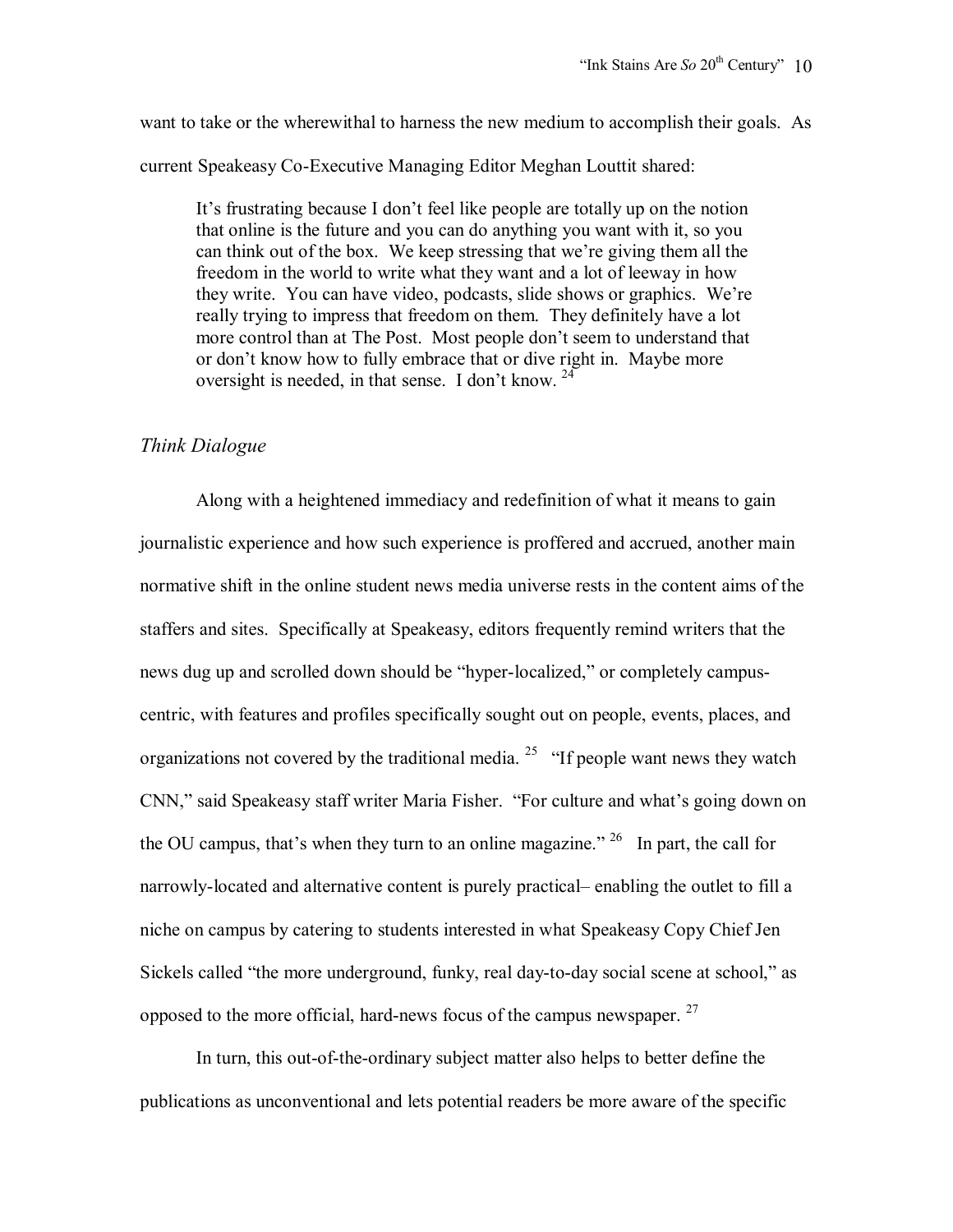vibe and content they will face every time they visit the sites. In addition, with no real spatial or time constraints, writers are free to explore an array of more off-beat topics that a daily deadline or a story-length restriction might not permit, such as a long profile penned during winter quarter for Speakeasy on the student who serves as the school's mascot at sporting events and a write-up last spring on Ohio University's student-run Dance Dance Revolution Society.<sup>28</sup> "We wanted it to be different, off the beaten path, not so much underground but definitely alternative, catering to people who wouldn't normally read The Post," said co-founder Katie Gill. "There's a lot of stuff the paper wasn't covering and while it may not be crazy important to the campus at large, it's still stuff some people would read about and care about but doesn't get any attention."<sup>29</sup> The decision to turn away from daily news coverage was also seen as a practical lifting of responsibilities, enabling the staff to focus their talents and energies full-force on the more unusual, cultural, and innovative pieces while leaving the straight informationgathering to those already doing it well. As Advertising Co-Director Ellen Cox shared:

I remember a blog posting about when Bong Hill [a popular social spot on campus] caught fire. While I was reading it, I kept thinking, "This is a news event, but we're not covering it like one." It was a firsthand account, with lots of opinions and more personal than a two-sided, you know, official-sourced news piece. It was a clear example that we are not and never want to be The Post. We don't have the staff and capabilities and the newsroom and the means and the reputation to go out and cover news stories the way The Post does. We're doing things our way and I think in time students will come to know that and appreciate it.  $30$ 

 The overall emphasis on soft-news and the campus cultural scene is also seen as a means to better attract, and more personally connect with, readers. "It probably appeals to students because it's not scary stuff, topic-wise either," said Speakeasy Senior Writer Ryan Real. "It's not, 'Conflict in Pakistan.' It's a movie review." 31 The motivation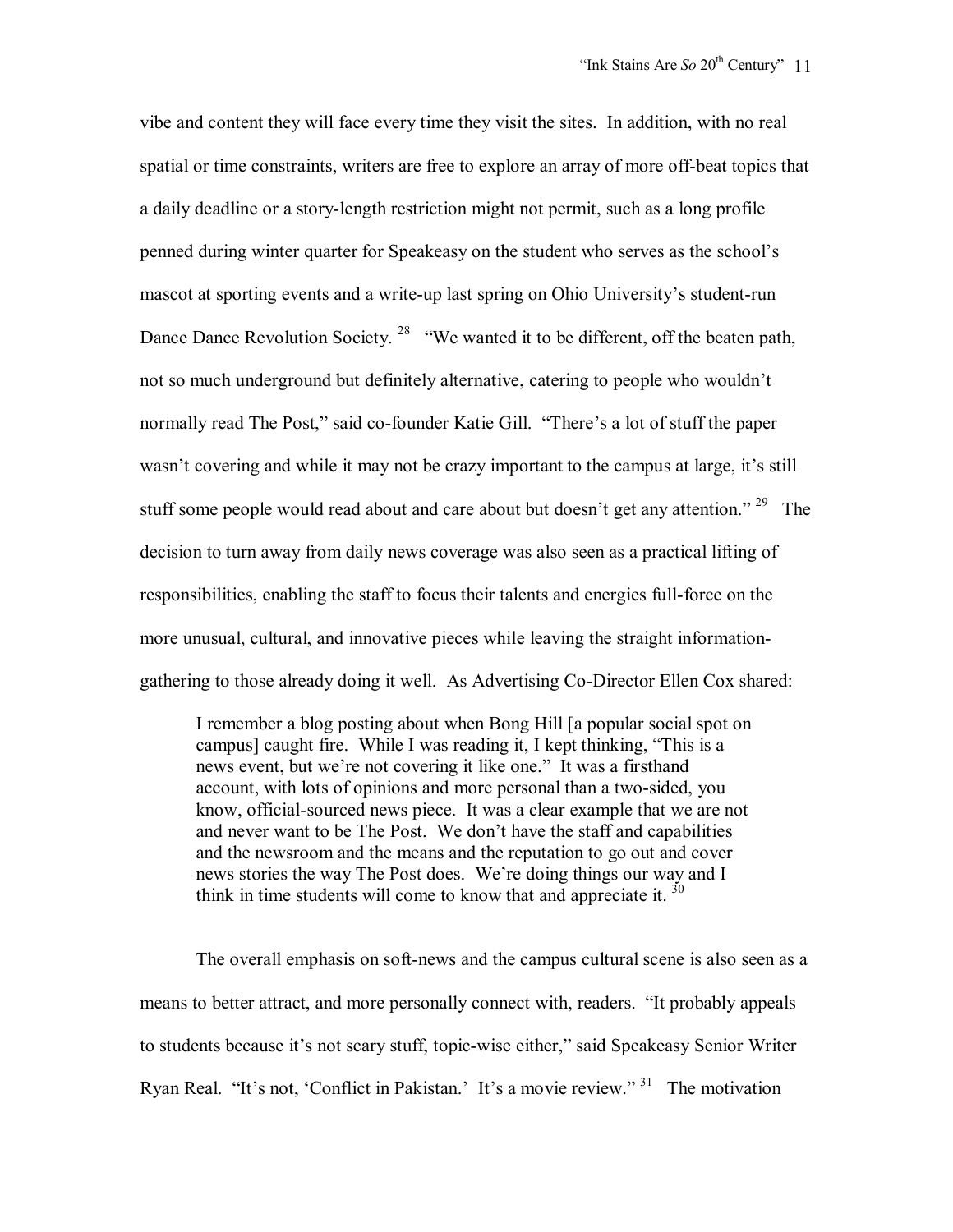behind such a shift centers on the perception that at least a small slice of the student body is more interested in mundane, unofficial matters of college life than pressing matters of state. "Obviously, some outlets let us know what's going on around the world and what's terribly important," said Speakeasy staff writer Christy Succop, "but sometimes as students we just want to know what's going on this weekend."  $32$ 

 The culture feel and goals of the site appear to be directly coupled with a staffwide passion to break out of the box of traditional news-writing style. In its wake, a more creative, edgy, and personal voice permeates the sites. Editors declare that while Associated Press style is still a guiding hand, other rules have been overridden, such as allowing obscenities, conjunctions, first and second-person voice, and abbreviations, and refusing to follow the strict inverted pyramid structures that have steered news stories in eras past. "As young adults, [the name Speakeasy] means freedom and the chance to speak your mind," the Speakeasy site explains in the "Frequently Asked Questions" section. "Reminiscent of the speakeasies during Prohibition…it embodies a spirit of good times with good friends and being comfortable enough in your own skin to break the rules."<sup>33</sup> In part, the traditional-rule-breaking is a means to better entice students to scroll to the ends of stories, especially given the difficulty of prolonged reading on a computer screen. "I definitely try to write more in Internet-style, to keep people's attentions," said Bengal News writer Brennan Cooper. "I try to give everything a unique voice. I use more italics and bolding and try to break it up so it's not all just reading and scrolling like you'll have in a newspaper. In online, you've got to be eye-catching to really attract and hold the interest of the viewer, so I'll always try to break things up, even if it means using bullet points in the middle of a story or something else like that."<sup>34</sup>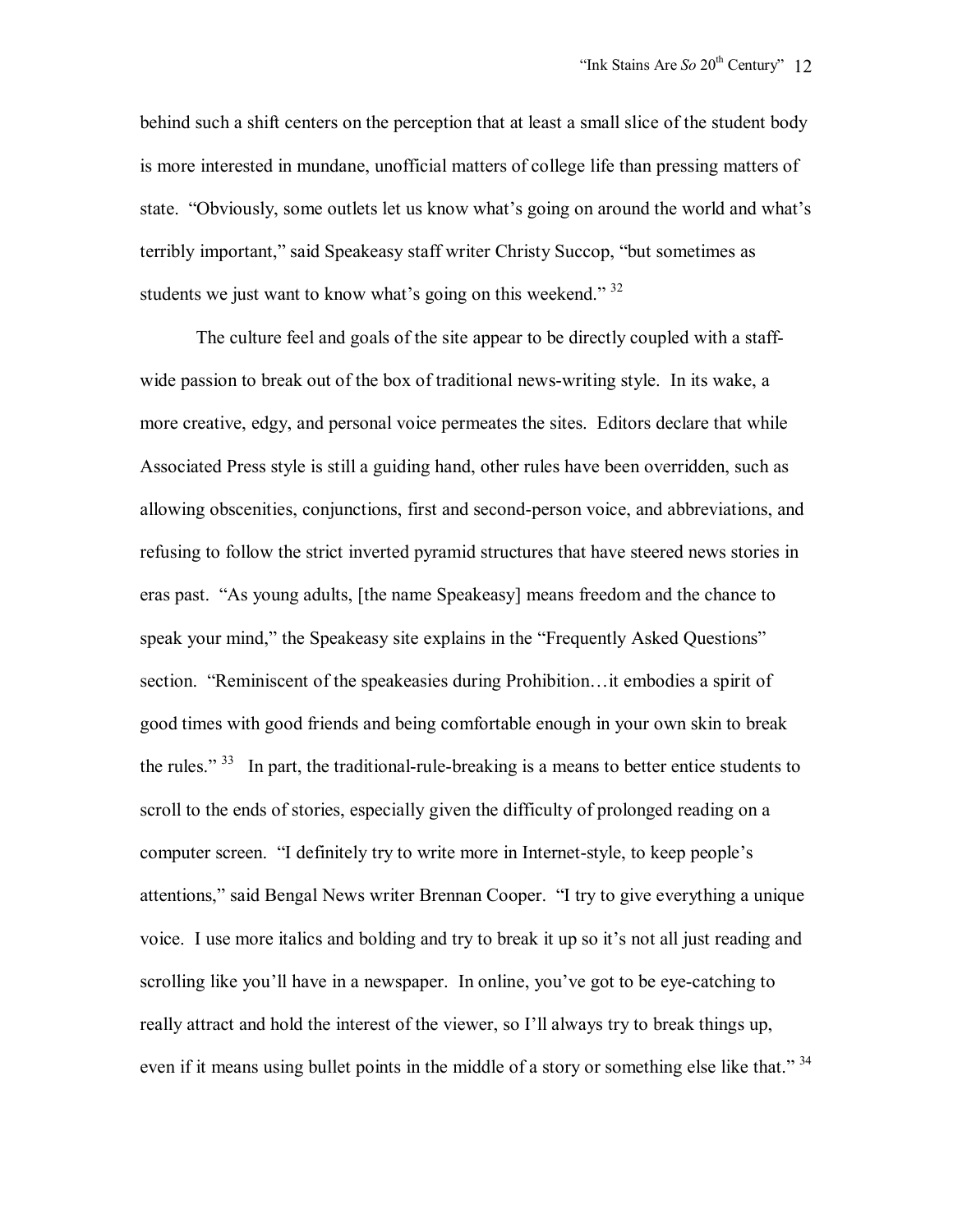This attention-grabbing aspect is also at the heart of the decision to infuse most stories on the outlets with the voices of the writers who pen them. The result, editors and writers agree: content with more feeling and individuality that soars above, what former Speakeasy entertainment editor Sara Goldenberg called, "that straight news style we've read thousands of times before." <sup>35</sup> "I have one girl who can't write anything but a humor column, so I created one for her, giving her an outlet to write," said DoG Street Journal News Editor Jenn Sykes. "I had another who likes long flowing narratives for everything she does. I just try to let the writer's voice shine through. If they're going to take the time to write a story, I shouldn't be telling them that there's only one way to do it, because obviously as we're learning more and more there's not." 36 The acceptance of individual voices also serves the larger purpose of attracting writers to take time out to contribute to begin with. "It allows them to write features that aren't filled with just facts," said Speakeasy's Finley. "If we did change the way writers write, we would really turn people away. They might figure they might as well go work for The Post, if we're doing the same things to their pieces. We want them to know that they can get something different here, that they can write with their own voice and get more leeway."  $37$ 

 Along with a greater level of creativity and personality, content on student-run online news outlets reflects an edgier, more in-your-face, non-conformist spirit, staffers agree. At Michigan State's online student-run news outlet SpartanEdge, for example, editors famously, and infamously, decided earlier this year to run the controversial cartoons produced in the Netherlands depicting the Prophet Mohammad, prompting demonstrations across campus and a swarm of media attention. "We definitely got a lot of flak and notice from that, including a bunch of write-ups and coverage by local news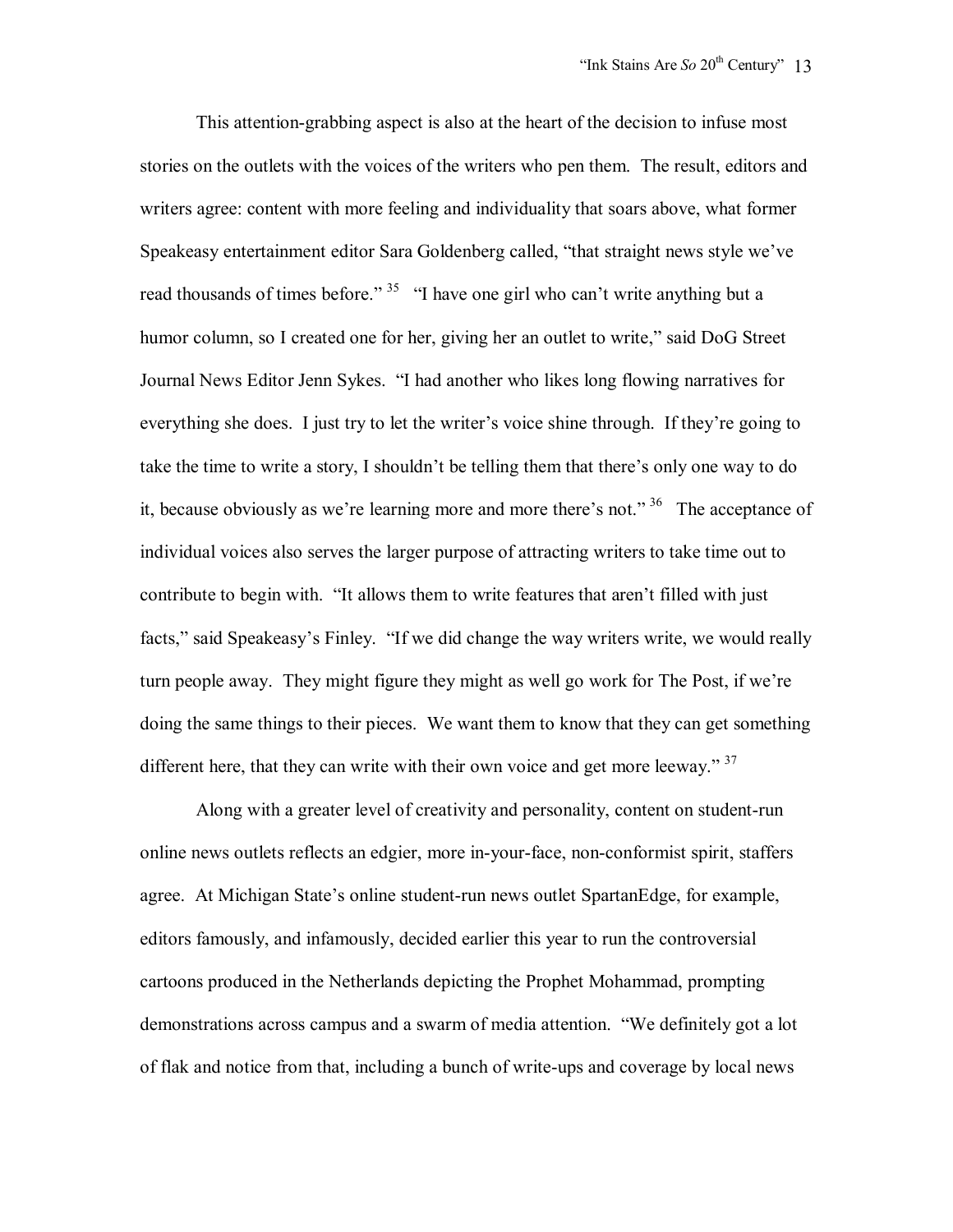outlets," said SpartanEdge Movies & Books Editor Courtney Bowerman. "Basically, after that incident, for better or worse, people knew we were there. Our decision to post them was also good because it kind of reflected who we are as a publication. We're edgy. We're up-to-date. We're snarky." 38 At Georgia State's Rampway Online, editors recently published a much-talked-about list of "Things That Are Hot and Things That Are Fucking Lame." "We're never out to just make enemies, but we also definitely don't really back down or bow down to anyone," said Allison Young, Rampway's director and editor in chief. "We're very liberal and it shows in our writing and how we write and I think that's why we come across as controversial. We're just trying to serve the student body though, so we reflect them." <sup>39</sup> Overall, through the edginess and individuality, the culture concentration and first-person focus, student staffers seem unified in their attempts to create content that embodies a new kind of mediated news outlet, which Stricker dubbed "a magapaper or a newszine." <sup>40</sup>

 From a content perspective, the last extension of such a journalistic reinvention comes in the efforts of online student journalists to create not just a news or media outlet but a full-on social network. "Our philosophy in terms of how we view Speakeasy is that it should be a dialogue, not a monologue," said co-founder Cara McCoy. "We want you [the reader] to have your voice...to become involved. And if that's just reading the site, that's OK. If it's logging in and leaving comments on a couple stories, that's even better. If it's writing for us, that's the best."  $41$  Student-run sites as a whole have implemented a host of high-tech accoutrements and low-tech sounding boards all aimed at creating a social center, a hub that their fellow students feel is a must to check out daily in order to feel connected to campus life. More specifically, a majority of sites offer readers the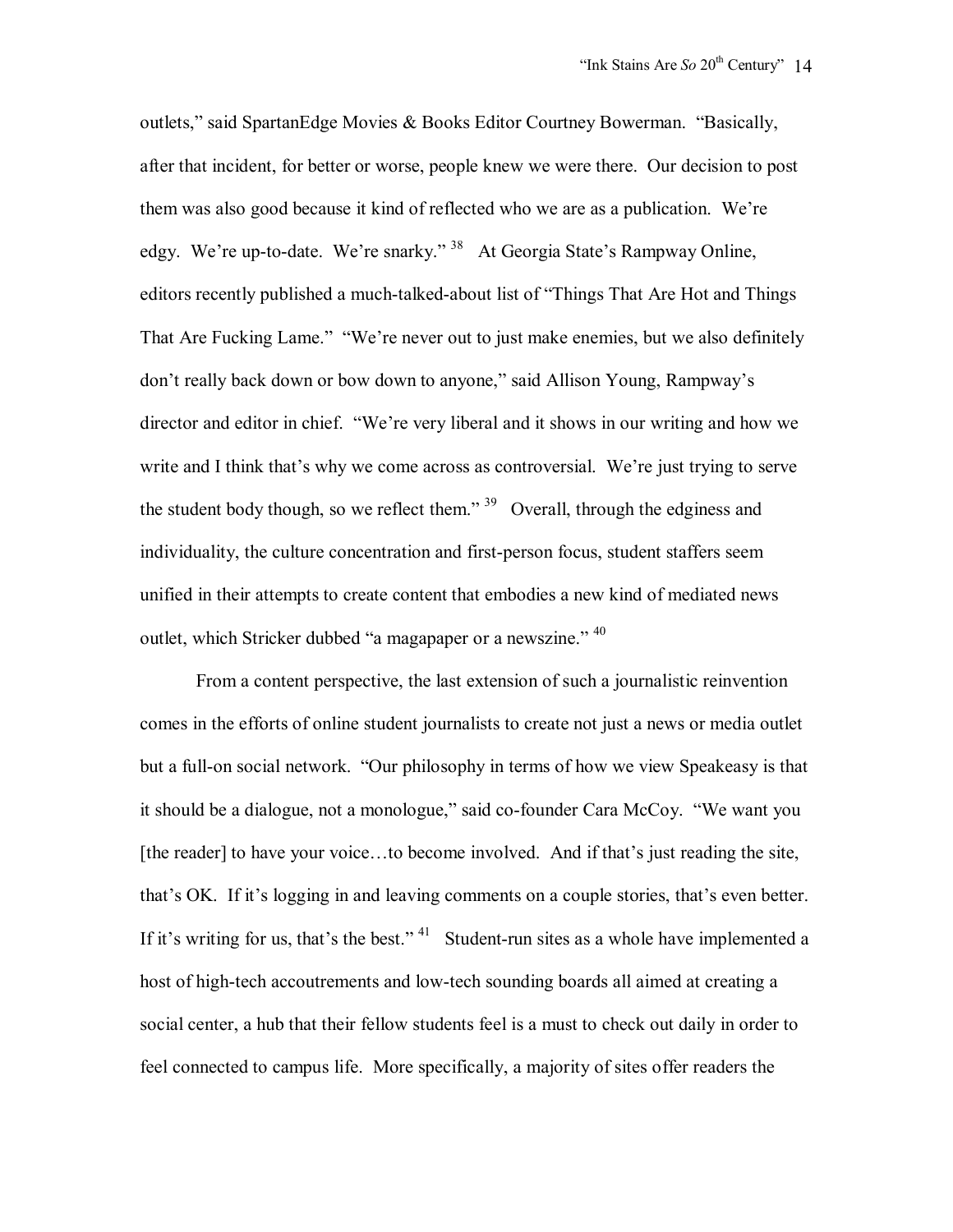opportunity to post their own photographs and blogs which can be searched and tagged by friends and turned into personally-designed e-mail-ready e-cards, along with real-time weather forecasts, frequently updated local restaurant menu listings, specials, and hours of operation, and streaming videos, podcasts and MP3 music files containing interviews or snippets of songs, movie previews, speeches or concert performances. "The goal is to make Speakeasy *the* site to log onto for OU students," said Louttit. "We want students to make us their homepage. They can blog whatever they want, post photos, look at their friends' photos from the weekend, and check out the news and what's going on around campus and even see how they can get involved. It's real-life culture, just online."<sup>42</sup>

 Along with the technologically advanced features drawing students into the social fold, sites have been designed not just for the readers' eyes, but interestingly also with their voice in mind. Specifically, comment boxes are provided at the close of most stories and reader remarks are visible right alongside or after writers' pieces or viewable through one simple click of the mouse. As Baginski said:

We're not just talking at readers. We really want them to respond and say if you were at the event that we've covered tell us if you had a good time. I don't know if anyone can be a journalist, but it's great for people to have a place where they feel they can leave their mark. There's really no other outlet like it, except maybe a newspaper editorial page or letters to the editor in magazines, which are obviously edited and pre-screened and weeded out. We're giving people the opportunity to post basically whatever comments they want on any article, if you have a concern or a question or just a passing remark. I think it really enriches the writers' points-of-view and the stories as well. 43

 On certain sites, writers' AOL Instant Messaging screen names are provided, so readers can chat about the stories they've scrolled through or related topics in real time with the people who have created them. A host of reader-interactive contests and competitions are also initiated by student online news staffers, in which readers are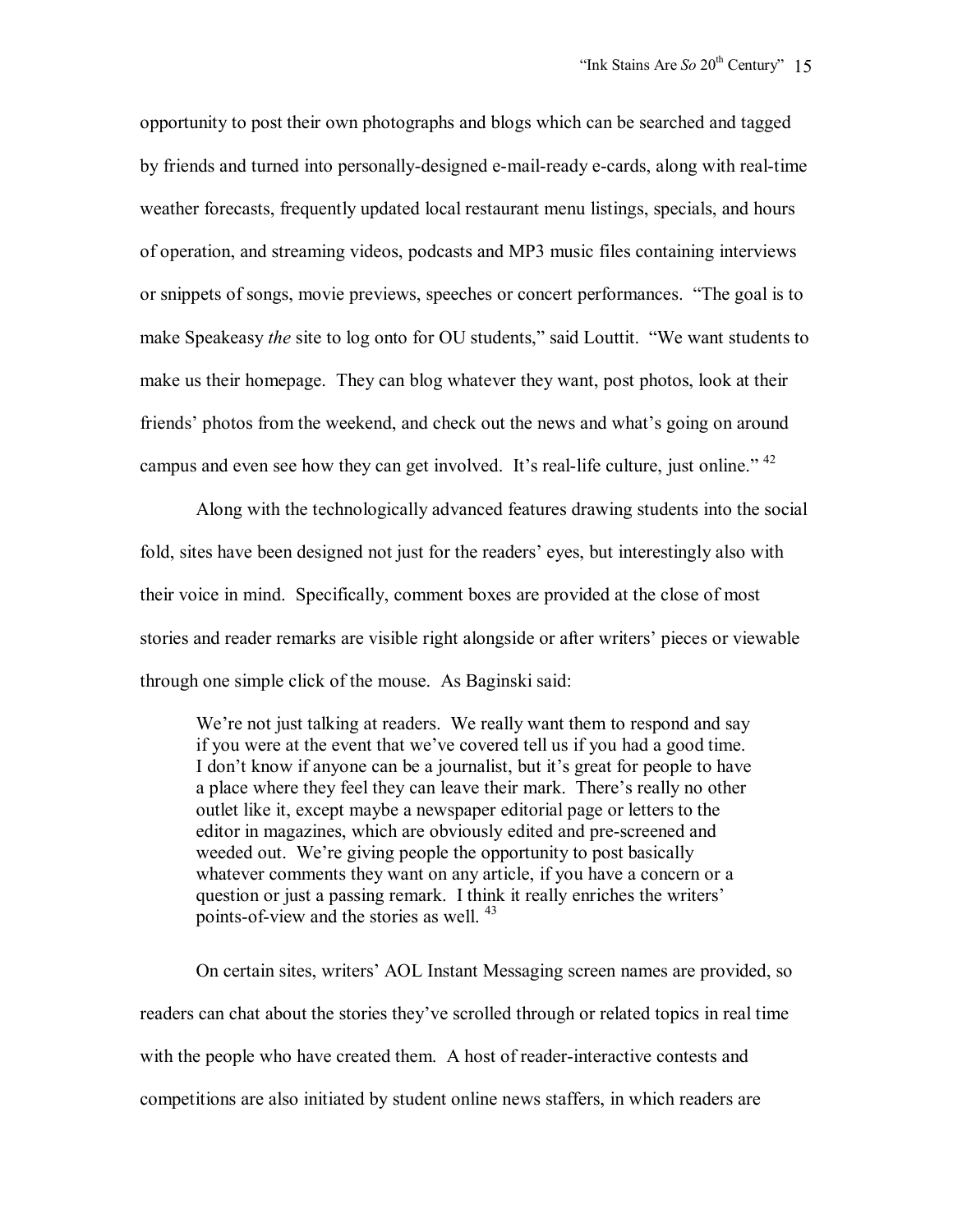encouraged to contribute content that will be placed live onto the sites. Through these endeavors, the overall goal is to display a real-time synchronicity with the general student public, existing as outlets which not only favor reader interaction and input but literally are *run by them*. As Speakeasy managing editor Meghan Louttit shared:

At that 2004 conference in Hollywood, Joe Trippi (who ran Howard Dean's failed 2004 presidential campaign which was famously onlinecentered) said the Internet is the last place for true democracy. That plays into our decision not to be thought of as a news organization. We want everyone to be on the same playing field, from the top editors to the writers to the readers. We're a very liberal, outspoken campus, on all sides of all debates. With Speakeasy, we can get a sense from students as to what they really want to know about and immediately start pushing those issues and then let them come on and respond…and then we can know what they're thinking and work from there. Besides letters to the editor and individual staff e-mails, print publications can't know what readers are thinking of them, on that scale. At any time of day, students can come on and be a part of Speakeasy and through us get involved in campus and the community. They can be engaged in a real dialogue.<sup>44</sup>

#### *Anytime, Anyplace*

 While readers and creators are being meshed into one great, democratic, concordant mix, a similar synchronicity does not exist from a production perspective, especially in respect to time and place. Besides weekly or bi-weekly pre-arranged staff meetings, students reported that they followed no real set schedules or routines for upholding editorial responsibilities, such as the nightly shifts in the newsrooms still adhered to at most traditional campus newspapers, instead completing their work when the mood or inspiration struck them or in-between the myriad of other things popping up during their day. "I guess a typical week would be– well, I really don't know," said Speakeasy assistant entertainment editor Nicole Bonomini. "There really is no typical week. Every week is just so different. Schedule-wise, it changes, even from day to day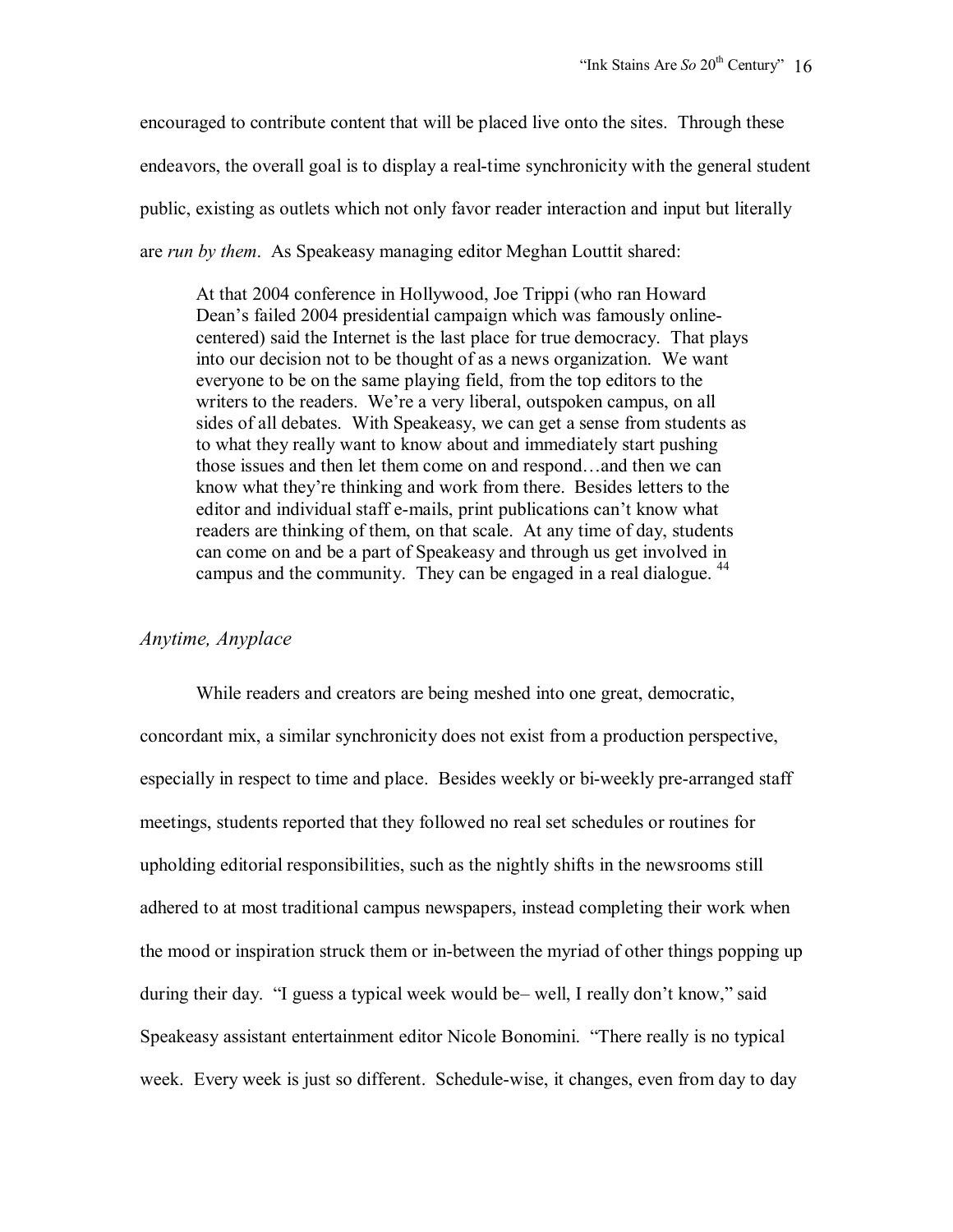and article to article. I really fit that part of my life around when a person can meet with me and when I have time with classes and other stuff I have to get done."  $45$  A majority of students said they worked on at least some tasks for their news outlets every day, whenever they came up, usually for no more than an hour or two if all the separate timeframes were to be totaled, including answering related e-mails as soon as they receive them, brainstorming story ideas while walking to class or in the shower, obtaining press passes, planning meetings, posting stories online, and looking over story budgets.

 Staff work also appears to get completed at the spur of the moment, mostly in moments of downtime, such as the "post-dinner pre-homework lull" and late at night when dormitories and late-night television talk shows are abuzz and students' creative instincts are in high gear. <sup>46</sup> "It is just nice that I can write or edit a story, find the picture for it, and send it all out in between the 50 million other things I'm doing," said Finley. "Students are nocturnal. They do work when they can fit it in and nighttime seems to work best for us. And as long as we make our deadlines, of course, no one cares." <sup>47</sup>

 Top editors at the outlets also are not concerned with *where* their fellow staffers complete their work, enabling many to choose the comfort of their own dorm or apartment or favorite spot in the school library or public computer lab. "I like working on stories wherever I want," said Speakeasy staff writer Maria Fisher. "It would be a pain to know I'd have to get ready, get everything together and walk or drive to a place where I'll have to suddenly be creative. Another nice thing of being at home is that you can work on a machine or with Internet that you're familiar with and you don't have to learn any new programs or equipment." <sup>48</sup> While the non-site-specific nature of students' work is in part due to a majority of the outlets' lack of funds or administrative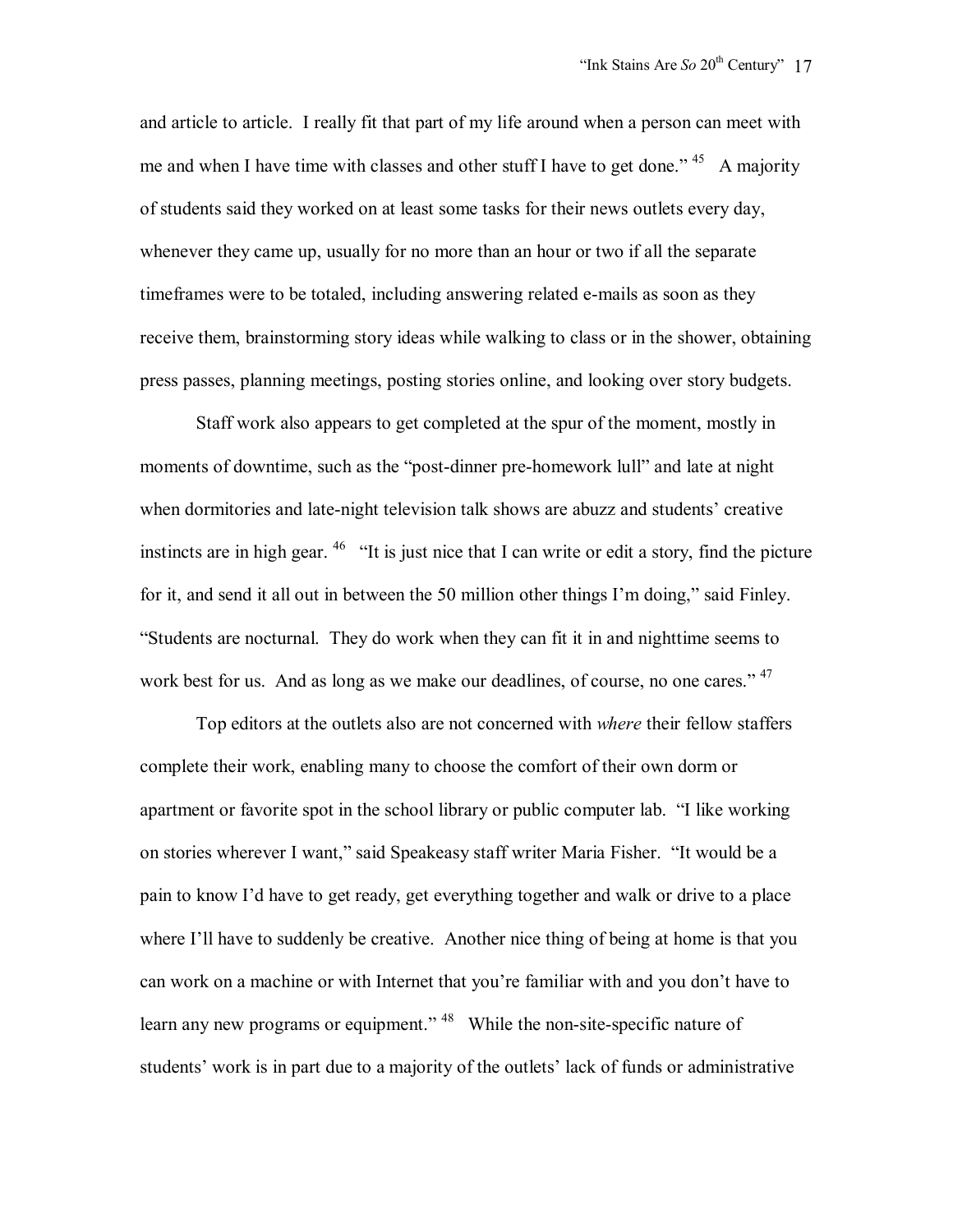approval to secure on-campus meeting places, staffers also see it as an affirmation of what their online journalistic endeavor is all about. "We had a newsroom last year in this soundproof room with space-age foam on the walls, but no one liked going there," said Speakeasy news editor Jen Edse. "It felt very out of the way. I mean, why walk 20 minutes to a newsroom when you can just stay in your room and get the same things done right away? That's what an Internet source is all about. If you have a laptop and wireless, you're ready to work whenever and wherever you want. No more getting your hands dirty in some newsroom. Like our motto says, 'Ink Stains are *So* 20<sup>th</sup> Century.'"<sup>49</sup>

 Students enjoy the freedom afforded each staff member to individually plan when and where they want to switch into, what Daily Gazette News Editor Lauren Stokes at Swarthmore dubbed, "my journalist mode versus my student or fun-party-girl mode," hinting that such an accommodating journalistic work schedule may not just be a perk but a prerequisite for the ever-busier modern student lifestyle.  $50$  "Most of us work and go to school full time, so Rampway has a ton of flexibility," said staff writer Chelsea Taylor. "Whenever you have time, you sit down and write. Then you click send and you're finished. It's simple and surprisingly efficient." <sup>51</sup> The positive aspect of such flexibility also extends to students' desires to gain journalistic experience, while not allowing their news work to completely overtake their academic, extracurricular or social lives.

 Most student staffers said they were involved in numerous school organizations and activities, outside jobs, and full class-loads, with Speakeasy advertising co-director Ellen Cox echoing the sentiments of many in sharing, "I love the experience I'm gaining and how I passionate I can be with it and still have the freedom of being able to do other stuff and not like make Speakeasy my life."<sup>52</sup> "I have a couple friends who work at the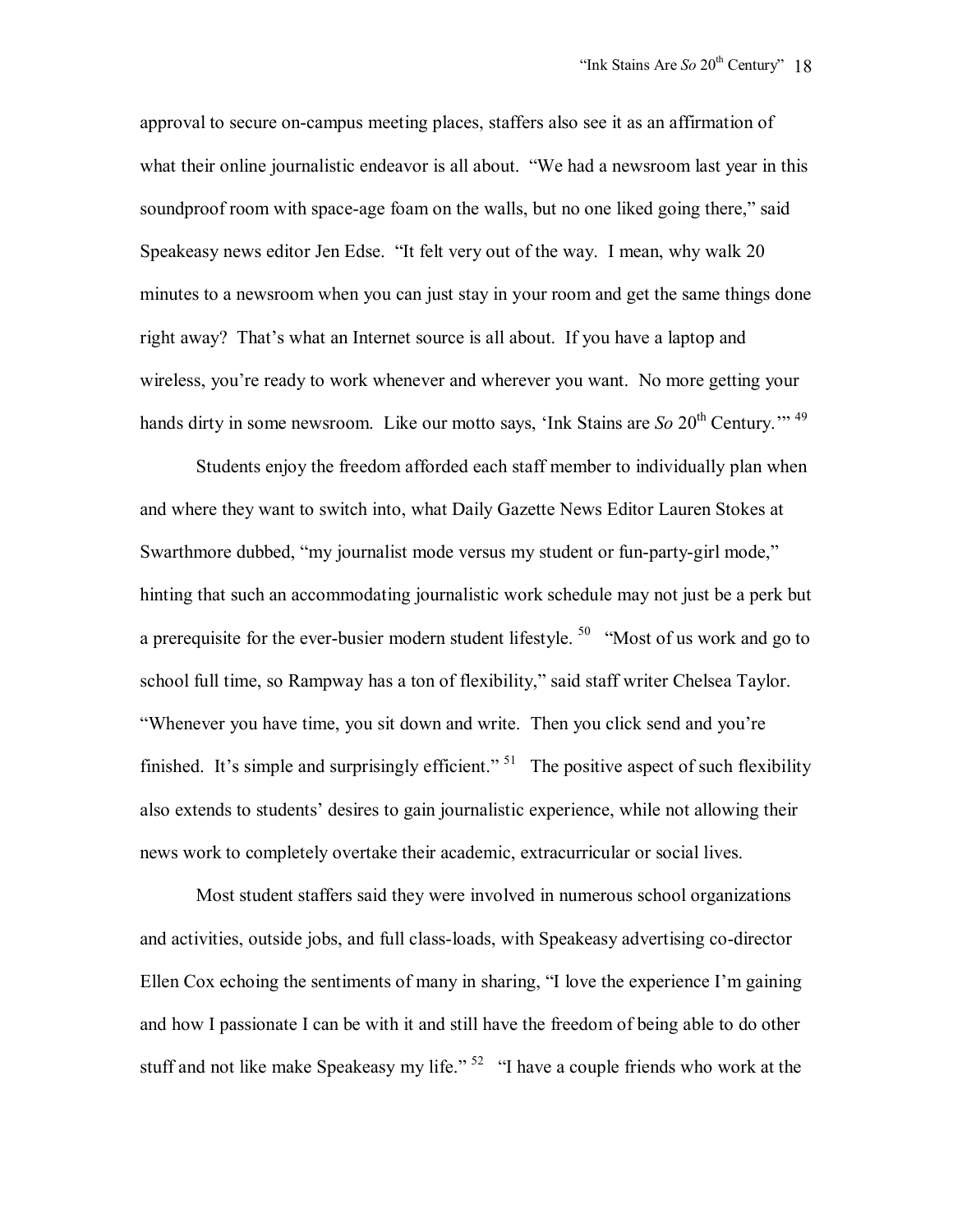school newspaper and they're working more than 30 hours a week," said Big Green staff writer Erin Robinson. "It's like a full-time job. This is more of just gaining experience. For someone like me, who's really busy and has an outside job, it's just a lot better. I get my clips published that I need for internships and still have time to do other things."  $53$ 

 Apart from keeping staffers happy and motivated, this extra participation is also seen as a desirable asset for the online publications themselves. "What's great about having students on staff who are so involved in campus life is that they offer great ideas based on things they're involved in or people they know or things they hear and sometimes offer different takes or angles on stories just based on their knowledge of what's going on at the school because they're so much a part of it," said Dawgnet Editor in Chief Sarah Hill.  $54$  The highly compliant work schedule also fits into what staffers say is the modern student's concentration deficiency and multi-tasking mentality. "I hardly ever get a chance to focus on one thing," said Speakeasy advertising co-director Michael Newman. "If I do, I get exhausted. So everything I do is more fluid. Like, when I'm in the moment, I'll work on it. Overall, I'm all over the place. I will literally just go from one thing to the next to the next. It's usually schoolwork first, exec responsibilities for advertising club second, Speakeasy third, and then exercise for fun and health fourth, and heck if I have time for a social life in there, I'll fit that in too."<sup>55</sup>

 The main negative aspect cited by many related to such a single-minded focus on being all over the place is a lack of consistency in students' work for the sites, with staffers at times giving only half-hearted efforts or failing to undertake any related responsibilities at all. "The biggest issue seems to be just balancing everything, with schoolwork, other stuff and Speakeasy," said Speakeasy News Editor Jen Edse. "Some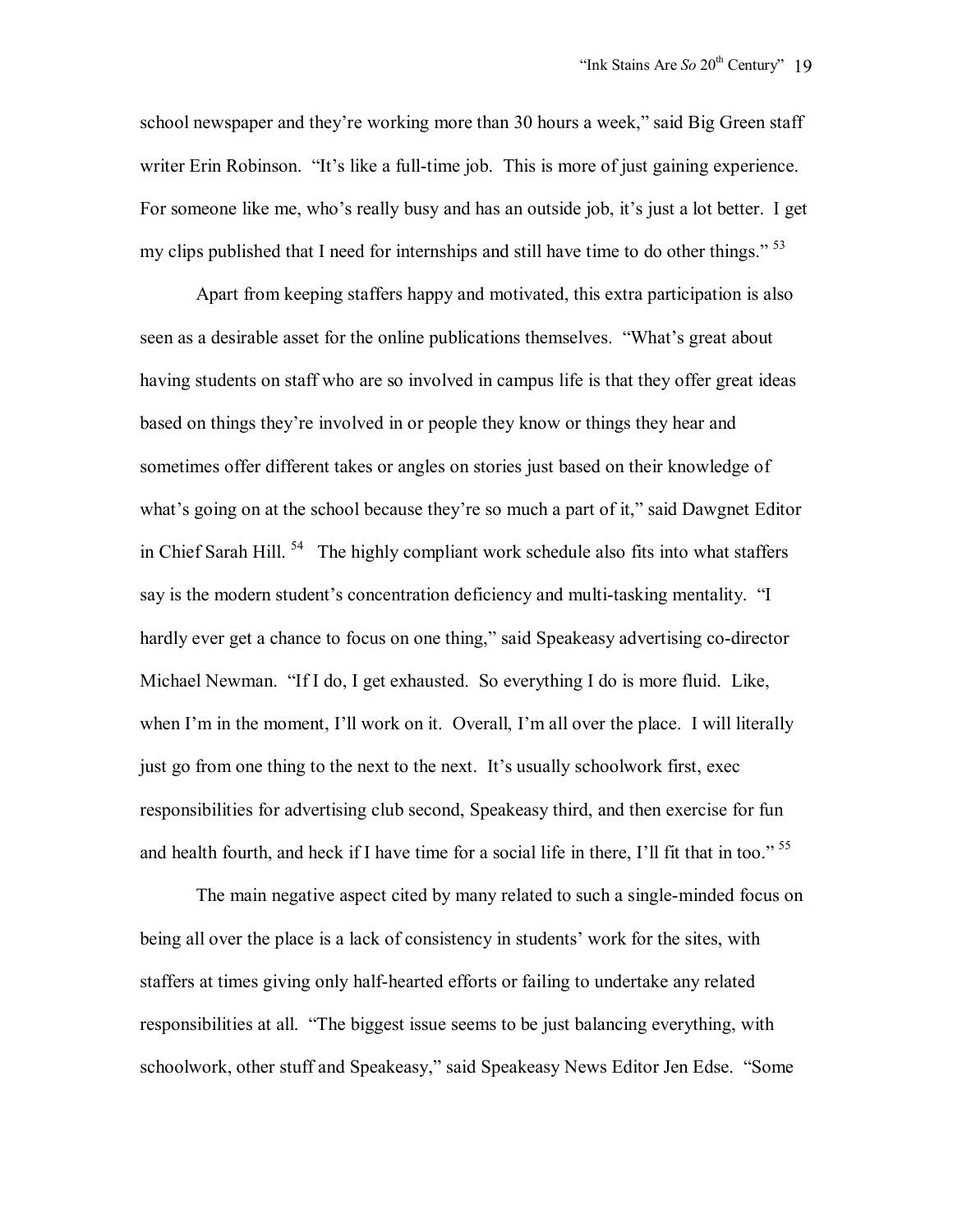people don't seem to know how to do that. I can't do it sometimes still. I get e-mails from people telling me they honestly didn't have time to get a story done. I understand that people have other stuff to do. I would never tell them they should have been doing stories instead of studying for a test, for example. I just wish they'd feel like Speakeasy was more important and would *make* time to do it instead of just always realizing they don't have enough time to get it done." 56 Additionally, the individual work ethic at times doesn't produce the distraction-free motivation necessary to buckle down and also think outside the box. "I definitely see that if you need a push, being in a newsroom or another common place where everyone is working will make you want to work too and provide an easy face-to-face sounding board for ideas or suggestions about the story you're working on," said Unbound Health Editor Jenise Beaman.<sup>57</sup>

### *Staff Interaction*

 In lieu of face-to-face interaction, the culture of communication propagated among online student news outlets is almost wholly electronic, with e-mail and instant messaging cited by all staffers interviewed and observed as the principal and oftentimes only means of inter-staff contact. "Basically, it's just e-mails," said Speakeasy People & Places Editor Anna Marie Finley. "It's e-mailing, e-mailing, e-mailing. I spend hours upon hours sending e-mails for Speakeasy. Even as I'm talking now, I'm thinking about the next round of them that I have to send out." <sup>58</sup> The reliance on e-mail is seen as aiding the time-and-place-centered flexibility, specifically in not forcing staffers to be in the same room or with the same moment free to take a phone call in order to communicate. "We definitely communicate almost all by e-mail," said Big Green's Erin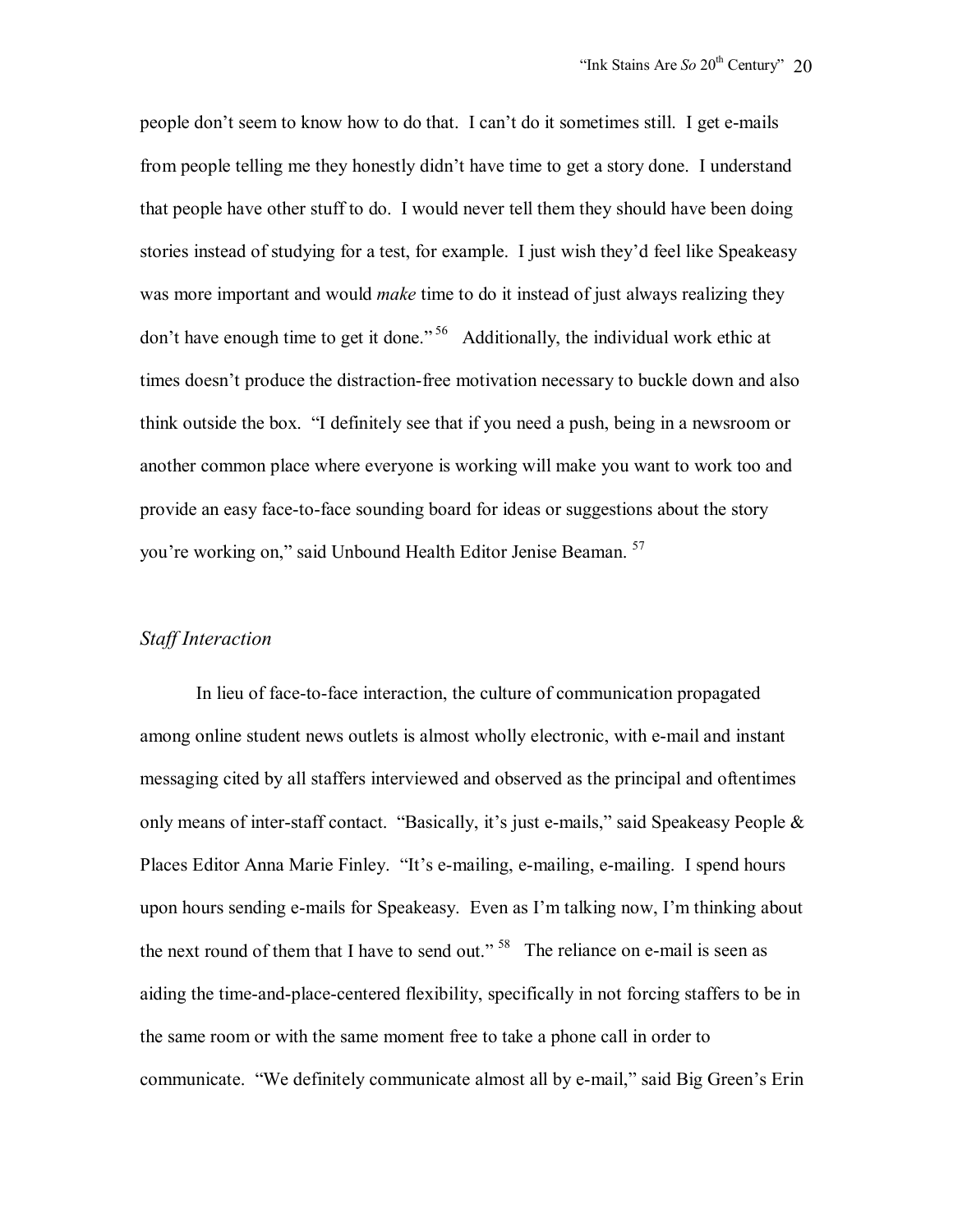Robinson. "I don't even have phone numbers of people on the staff. I'm pretty compulsive with checking e-mail. I love it. If you're comfortable with being online and are a quick typist, it's really freeing, because you can shoot someone a quick e-mail from anywhere and they can shoot one back to you in the same way." 59

 The use of list-servs for mass e-mails and message boards on the back-end of sites for all staffers to leave comments and questions also allows for an openness which students said would not be possible within the traditional newsroom set-up. "We're lucky because there are literally never decisions being made behind closed doors," said Daily Gazette Sports Editor Andrew Quinton. "Everyone on the staff is always talking to everyone else. For example, all of the articles are sent to the entire staff through our listserv when they're done so anybody can look over them and make comments or edits. Most of the time people don't make edits, but it's nice to know that you can."  $60$  Several staffers also praised the time-and-creativity-saving element of being able to dash off a message at the same workstation where they are writing or editing a story, enabling them to communicate quickly, efficiently, and without breaking their train of thought.

 The shortcoming of such efficiency in communication creation on the sender side, staffers agree, is the often slow or nonexistent responses from the receiver. Editors in particular gripe that e-mails lessen levels of accountability among writers by enabling them to reply to requests for story coverage or changes in an article draft at their leisure or at times not at all. As Finley aptly put it, "E-mail is slow, OK? It doesn't matter how often you're checking it, which I do every hour. I get e-mails from writers all the time about things I asked them about two days ago. Some staff writers will step up and agree to cover stories and then not follow through and it's so damn hard to track them down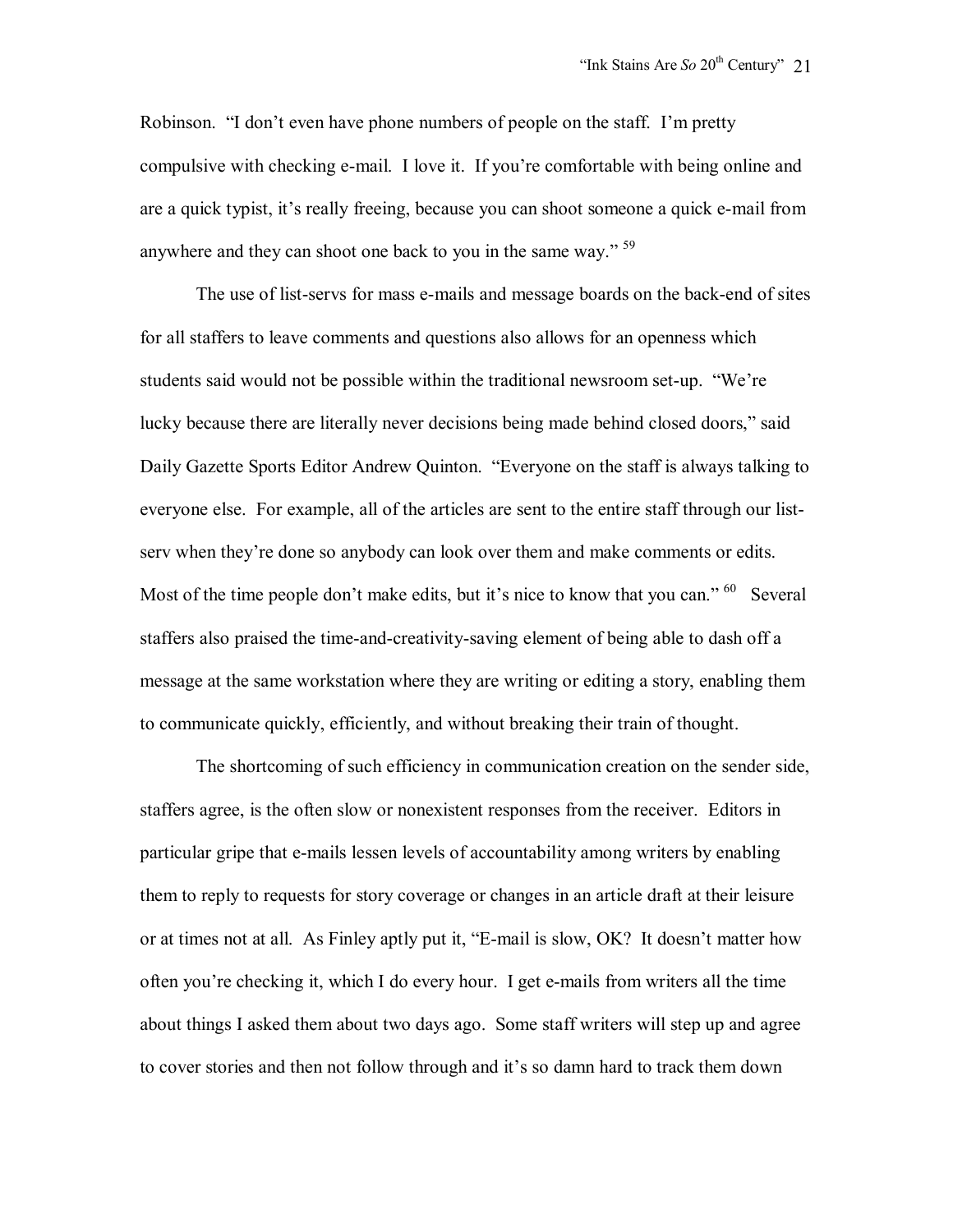and find out what's going on, especially with the main correspondence being through email. It's maddening, almost enough to make me want to harass them by phone." <sup>61</sup>

 This accountability gap is most prevalent between members of different parts of the staff, specifically between section editors and the photography crew and writers and copy editors, since editorial oversight is not seen as direct and therefore e-mail messages are often ignored or placed low on the priority scale. "We've been having a lot of problems with photography," said Stricker. "It's tough first to just get them [the student photographers] to confirm they're covering something, especially when the request comes from me and not the head photographers. Then it's still out of my control because I never really know what's going on picture-wise after the fact. They never get back in touch to confirm they've shot a scene and so I end up seeing the final product online just like everyone else, which is annoying." <sup>62</sup>

 The e-mail-dependent nature of staff interaction also appears to be the root cause of the most shared and pronounced frustration among current staffers: the face-to-face disconnect. Specifically, most students jokingly shared during interviews that, while they constantly virtually communicate with their fellow staffers, they would not be able to pick a majority of them out of an in-person line-up. "I honestly don't really know most of the writers' faces," said Dawgnet News Editor Mary Kvachko. "I know their name, their beat, their writing style, their e-mail address and IM name, things like that, but I wouldn't know to say hi to them if I passed them on the street. People bonding and feeling like a part of a team is still a real issue. There's just something really positive and productive that we're missing, just having everyone in the same room at once, talking, seeing each other, and being on the same page with what's going on." <sup>63</sup>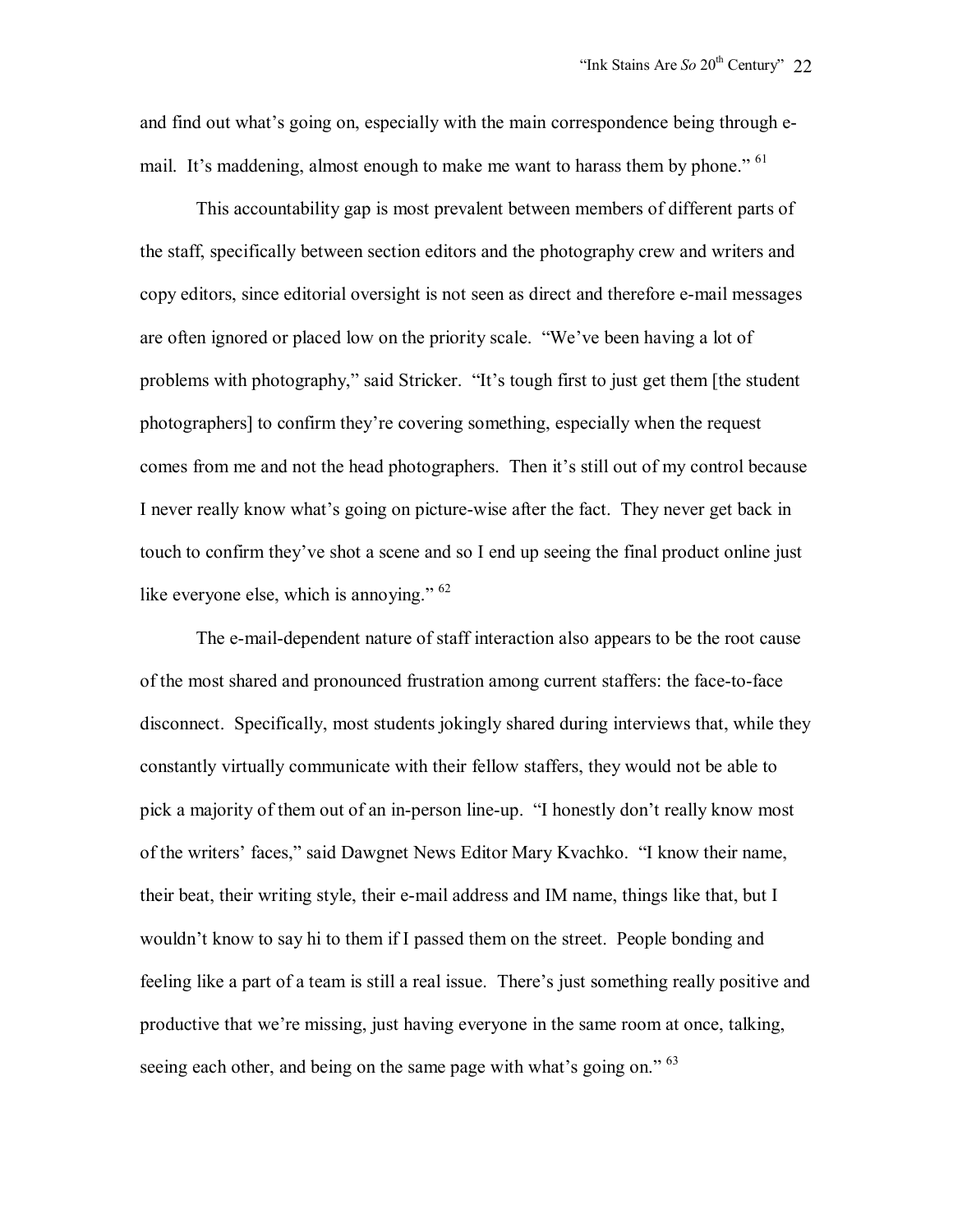That positive missing *something*, staffers concur, is the greater level of impulsiveness and depth inherent in a real-time conversation. "I like the spontaneity aspect, like asking a question or making a comment based on something I just think of in the moment, which might be helpful but obviously doesn't apply when just talking by email," said Speakeasy senior writer Ryan Real. "Also, I like that you can obviously talk at length more at the in-person meetings, at least for people who take advantage of that. My editor and I can make sure we're on the same wavelength and she can ask a question and I can answer immediately, so it promotes more understanding." <sup>64</sup>

# *Multi-Tasking Mentality*

 A last normative reinvention playing out daily at the student-run news outlets under study is a staff-wide emphasis on editorial multi-tasking, meshing the traditional definition of what it means to be a writer and editor with the online necessity of 360 degree story packaging. Specifically, writers are encouraged to photograph events they cover, editors often write for their sections and keep blogs, and photographers also often double as multi-media personnel, capturing video and audio podcasts for placement online. "We wanted to be extremely open to people's interests and extremely flexible to how they might change," said McCoy. "We wanted to be able to highlight and showcase what people are already good at and also let them get their feet wet with something they want more experience in or have a passion for." <sup>65</sup> Providing students with a wider variety of experiences and broadening the scope of what each position includes is also seen as a necessary part of the larger changing of the guard between old and new media. "Journalism is really starting to move away from specialized tasks and responsibilities to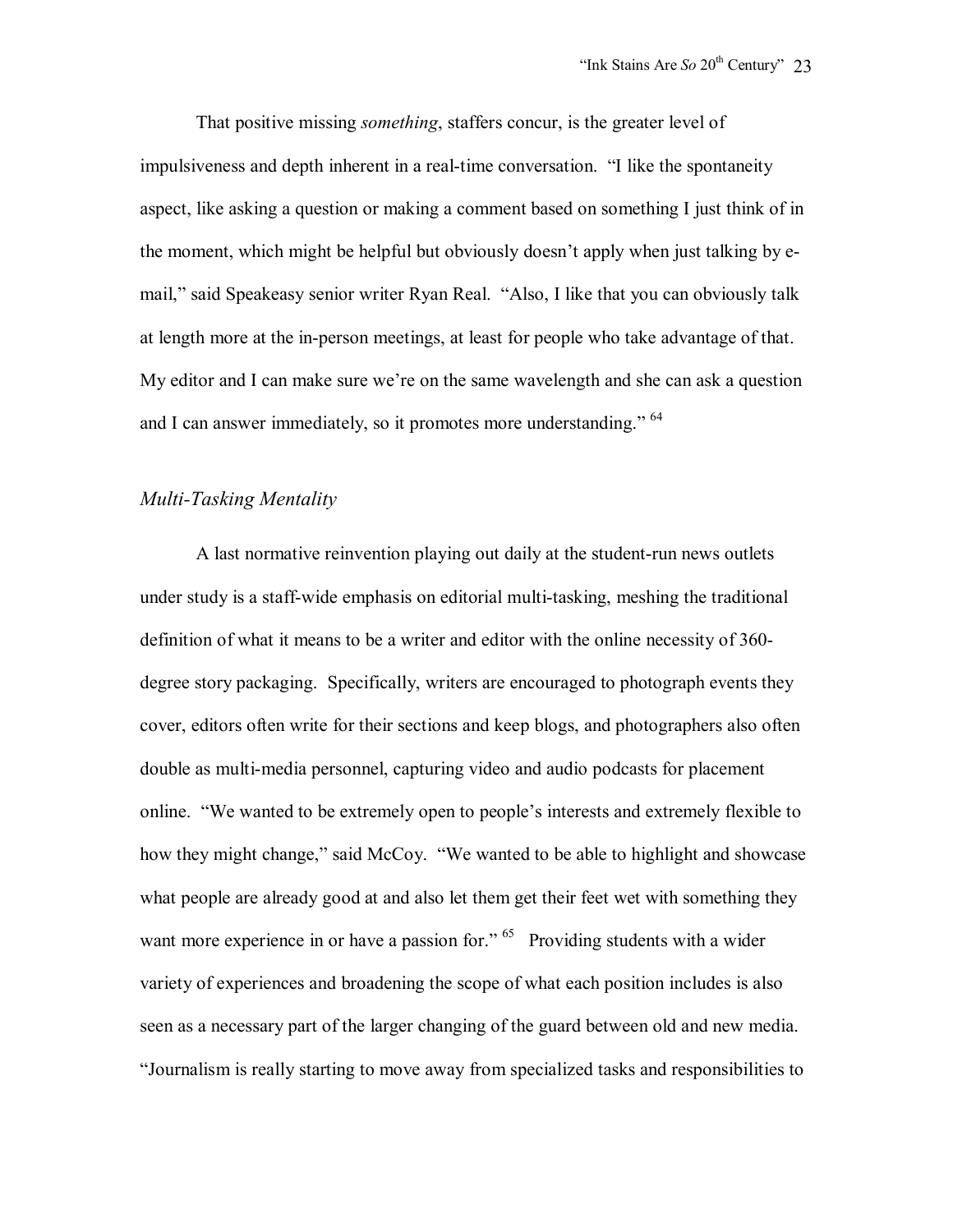staffers needing to be a jack-of-all-trades type employee, especially with online," said Speakeasy co-founder Katie Gill. "It makes me feel better to know that through Speakeasy I've had my hands in areas that I haven't even had classes about."  $^{66}$ 

 The multitask approach has also broken down the once-sacred wall between the news-editorial and advertising-public relations divisions, with a majority of staffers engaging in activities in both spheres. Speakeasy writers and editors specifically engage in a variety of PR, networking, and advertising endeavors, such as chalking a campus sidewalk, posting and handing out flyers, speaking in classes, and manning tables at organization involvement fairs. "It's more personal when we sell it to others, because we really work on it," said Hana Bieliauskas, Speakeasy copy chief and writer. "We know more about it. We want to see it get a bigger name, obviously, because it directly affects us. I mean, I want people to read my stuff. I'm emotionally involved with the site and people can sense my attachment when I tell them about it. The PR-person only gets it secondhand, so it's obviously not as personal or immediate in their minds."  $67$ 

 The journalism-PR interconnection for staffers is also seen as a positive in providing students not quite sure of their career path with a wider swath of potential experiences, which makes them stronger applicants for future internships and jobs and helps the outlets at the same time. As advertising co-director Cox said, in recounting the first pitch she made to a potential advertiser on the Speakeasy site, "I was able to walk in and tell them more about the magazine as a whole. You know, 'Here's our vision and overall goals and how we're planning to get there.' Since I do write articles, it was easy to talk about the editors and staff members and give them both sides of the story– the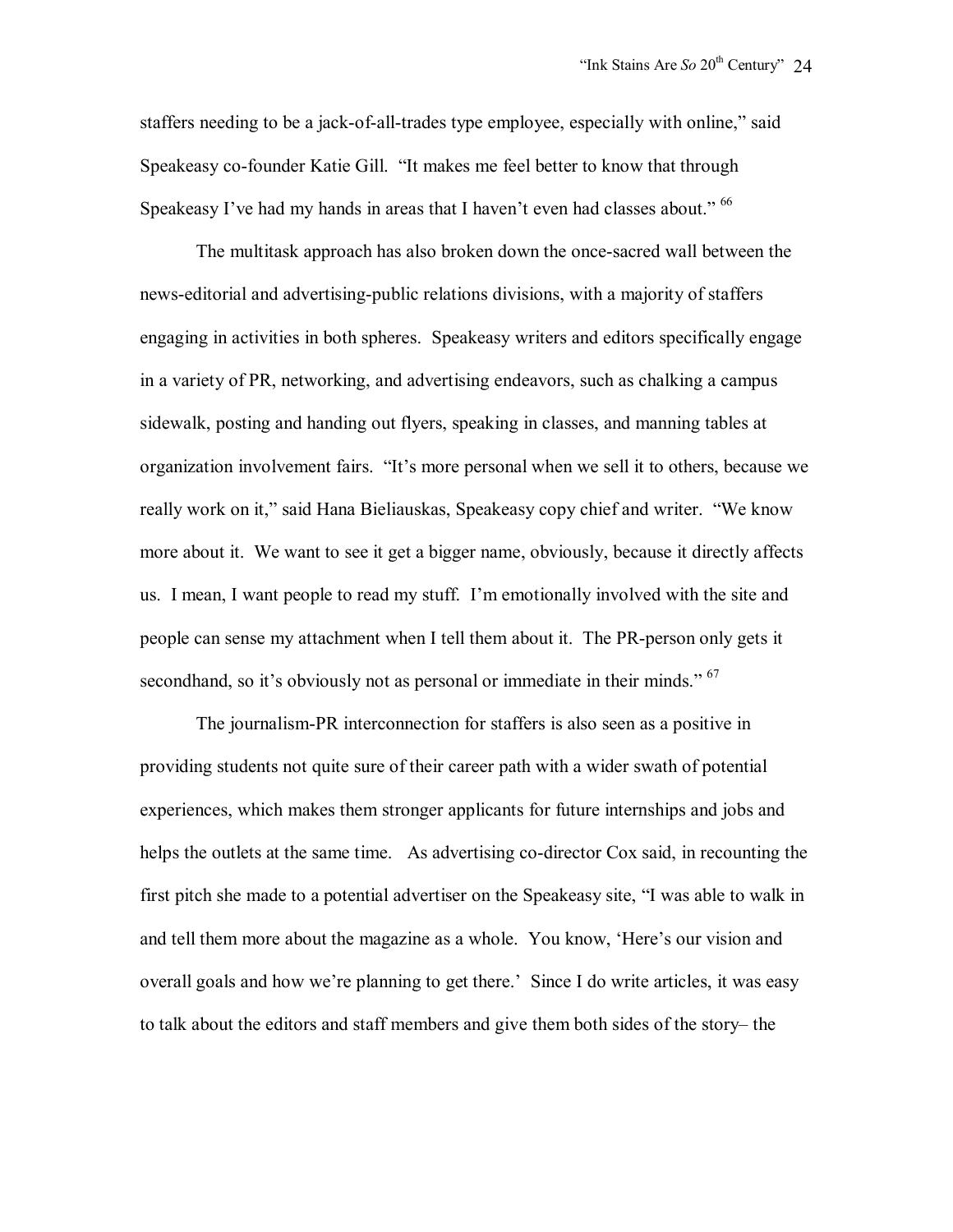editorial side with the advertising. It's great that I've got experience now on both sides of the fence. It's the best of both worlds." <sup>68</sup>

### *Conclusion*

 Overall, on a larger level than mere multitasking, e-mail messaging or contentswitching, the most distinct manner in which students at online-only college publications have underdone a journalistically-revitalizing resocialization is simply their fondness for thinking outside the box and beyond the traditions of journalism's past. "It's sort of frustrating and exciting at the same time with being a start-up in a still-new medium, because we have to literally come up with solutions and ways of doing things as we go along," said Gill. "We don't have the problem of being an established outlet where it's just been done one set way for so long that questioning it is seen as tantamount to starting a rebellion, so no one changes anything. At Speakeasy, we confer and figure out the best way to do something and because we aren't in a set pattern, we can literally figure out the best way and not simply refer to the way it has been forever, good or not."<sup>69</sup>

 The subsequent impact such outlets are making on campuses nationwide and beyond is a testament to their embracing of the new but also their ability to provide such innovation with a level of long-term permanence, always with their target audience in mind. "We're trying to incorporate the new technology and the new way people communicate and learn about the world and come together," said Rampway Director and Editor in Chief Allison Young. "That's why college students are really responding to us. They've come to realize that we're not going to go away anytime soon, just like the medium we inhabit. Seriously, the online news outlet is here to stay."<sup>70</sup>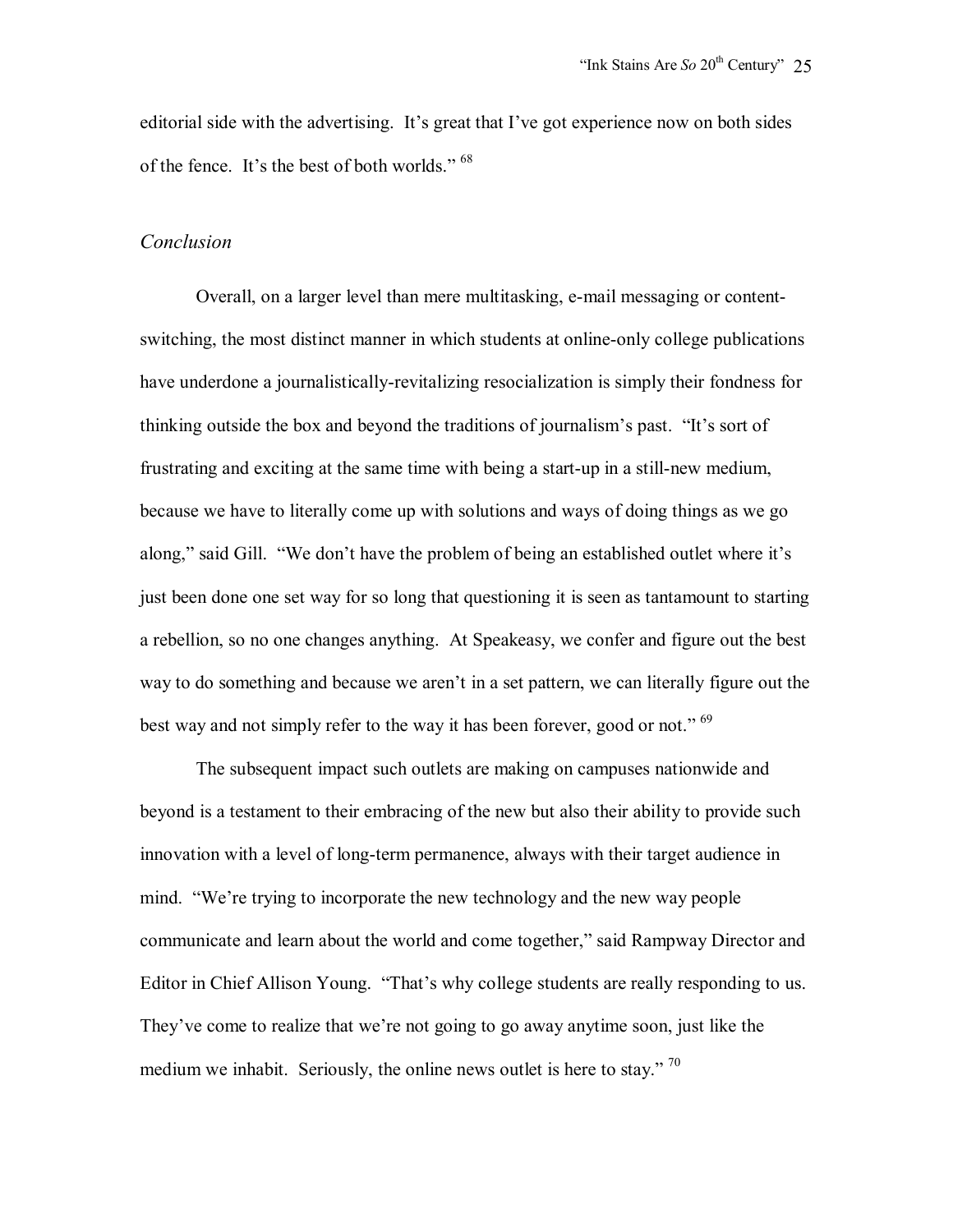## **Notes**

<sup>1</sup> Interview, Linda Stricker, March 6, 2006.

 2 "Online news growing as a source," http://www.cyberjournalist.net/news/ 002766.php (accessed on March 10, 2006).

 3 See "Newspaper Web sites up, print circulation down," http://www.cnn.com/ 2006/US/05/08/newspapers.circulation.ap/index.html (accessed on May 8, 2006); and Anthony Moor, "Go to the Web, young journalist!," http://www.ojr.org/ojr/stories/ 060316moor/index.cfm (accessed on March 23, 2006).

<sup>4</sup> Mark Glaser, "Youth of Today Reject Ink Stains for Net News; At-Home Work Counters At-Work Play?," http://www.ojr.org/ojr/glaser/1044559727.php (accessed on March 10, 2006).

 5 Jane Singer, "More Than Ink-Stained Wretches: The Resocialization of Print Journalists in Converged Newsrooms," *Journalism & Mass Communication Quarterly* 81.4 (Winter 2006): 838-856.

 $6$  Ibid.

 7 Charles R. Bantz, "News Organizations: Conflict as a Cultural Norm," in *Social Meanings of News: A Text Reader*, ed. Dan Berkowitz (Sage: Thousand Oaks, Calif., 1997).

 8 Stephen D. Reese, "The News Paradigm and the Ideology of Objectivity: A Socialist at the Wall Street Journal," in *Social Meanings of News: A Text Reader*, ed. Dan Berkowitz (Sage: Thousand Oaks, Calif., 1997).

 9 See Michael Schudson, "The Sociology of News Production," in *Social Meanings of News: A Text Reader*, ed. Dan Berkowitz (Sage: Thousand Oaks, Calif., 1997); and Dan Berkowitz, "Non-Routine News and Newswork: Exploring a What-a-Story," in *Social Meanings of News: A Text Reader*, ed. Dan Berkowitz (Sage: Thousand Oaks, Calif., 1997).

 $10$  Gaye Tuchman, "Making News By Doing Work: Routinizing the Unexpected," in *Social Meanings of News: A Text Reader*, ed. Dan Berkowitz (Sage: Thousand Oaks, Calif., 1997).

 11 Singer, "More Than Ink-Stained Wretches," *Journalism & Mass Communication Quarterly*.

 $12$  See Interview, Meghan Louttit, March 4, 2006; Telephone Interview, March 7, 2006; and Interview, Caren Baginski, March 26, 2006.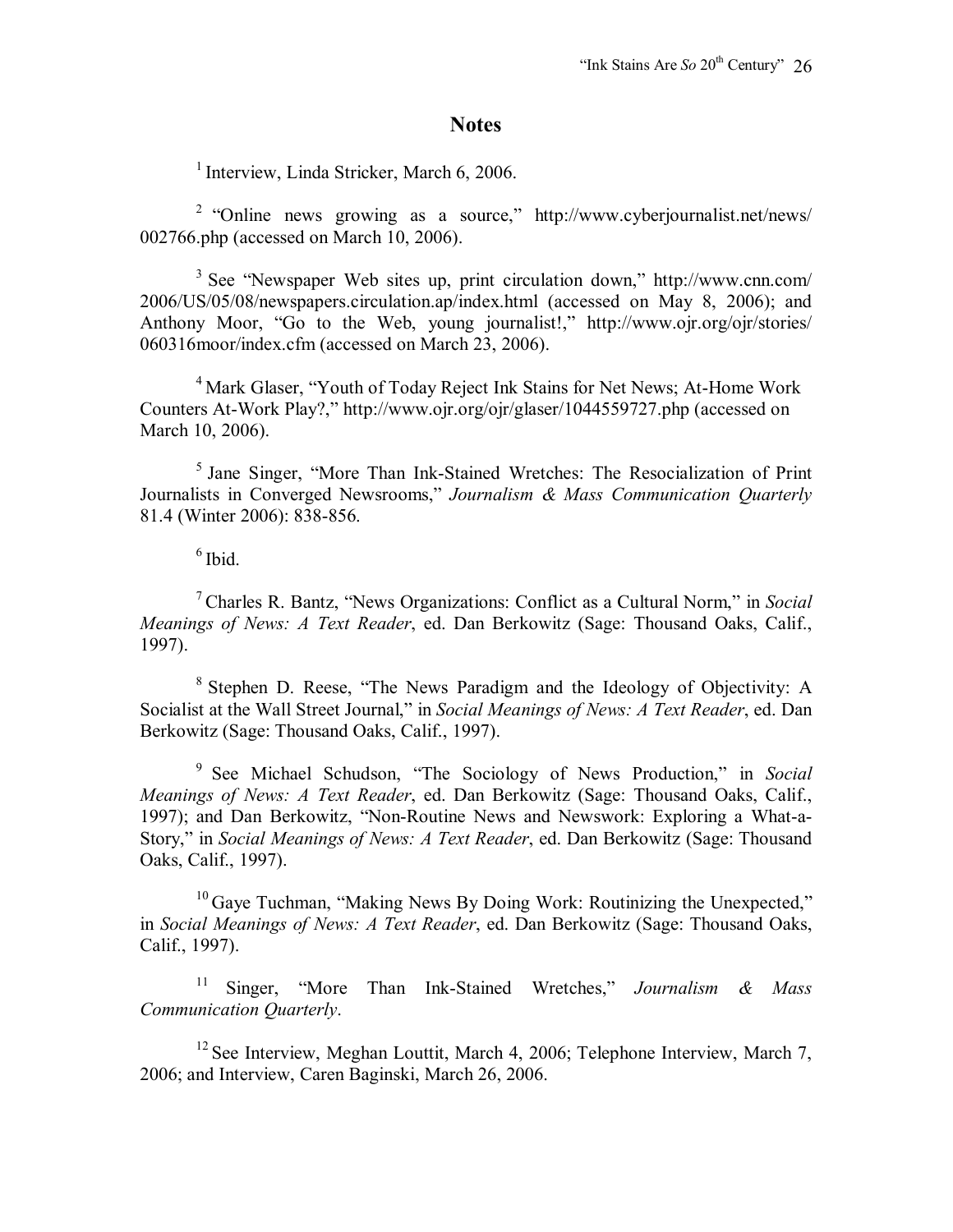<sup>13</sup> Telephone interview, Katie Schmitt, March 7, 2006.

<sup>14</sup> Telephone interview, Cara McCoy, April 3, 2006.

<sup>15</sup> Telephone interview, Katie Schmitt, March 7, 2006.

<sup>16</sup> Interview, Linda Stricker, March 6, 2006.

<sup>17</sup> Interview, Anna Marie Finley, March 8, 2006.

<sup>18</sup> Interview, April Prior, April 5, 2006.

19 Interview, Caren Baginski, March 26, 2006.

20 Interview, Cydney Cappello, March 6, 2006.

 $21$  Telephone interview, Erika Anthony, April 21, 2006.

22 Telephone interview, Diane Ivey, April 10, 2006.

23 Telephone interview, Cara Binder, April 8, 2006.

<sup>24</sup> Interview, Meghan Louttit, March 4, 2006.

 $25$  Telephone interview, Cara McCoy, April 3, 2006.

26 Interview, Maria Fisher, March 27, 2006.

27 Interview, Jen Sickels, March 10, 2006.

28 Telephone interview, Cara McCoy, April 3, 2006.

29 Telephone interview, Katie Gill, March 25, 2006.

30 Interview, Ellen Cox, March 26, 2006.

<sup>31</sup> Interview, Ryan Real, March 27, 2006.

<sup>32</sup> Interview, Christy Succop, March 27, 2006.

 33 "What's with the name?," http://speakeasymag.com/index.php/about/category/ faq/#name (accessed March 10, 2006).

34 Telephone interview, Brennan Cooper, April 7, 2006.

<sup>35</sup> Interview, Sara Goldenberg, March 7, 2006.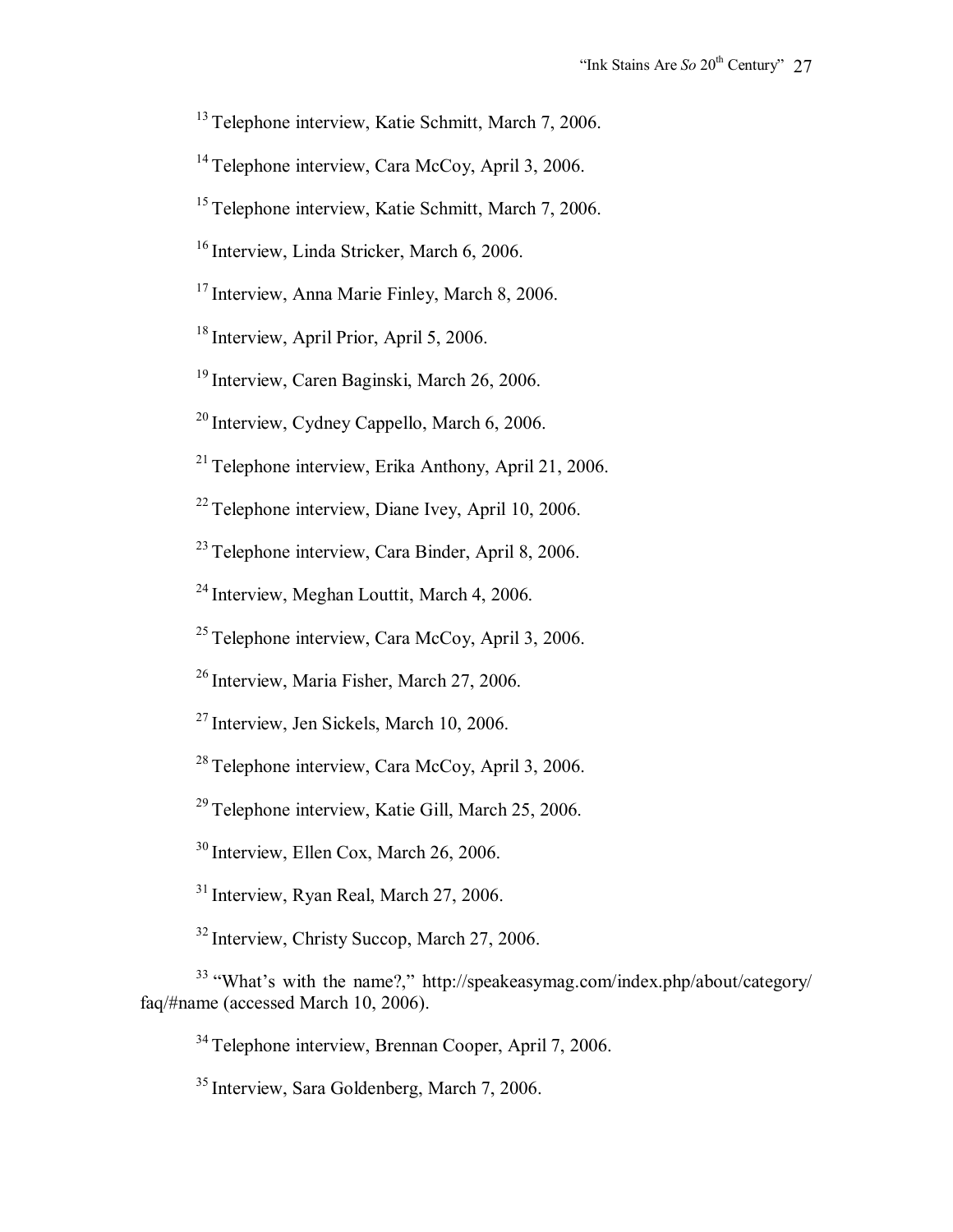36 Telephone interview, Jenn Sykes, April 10, 2006.

37 Interview, Anna Marie Finley, March 8, 2006.

38 Telephone interview, Courtney Bowerman, April 11, 2006.

39 Telephone interview, Allison Young, April 9, 2006.

40 Interview, Linda Stricker, March 6, 2006.

41 Telephone interview, Cara McCoy, April 3, 2006.

42 Interview, Meghan Louttit, March 4, 2006.

43 Interview, Caren Baginski, March 26, 2006.

44 Interview, Meghan Louttit, March 4, 2006.

45 Interview, Nicole Bonomini, March 27, 2006.

46 Interview, Michael Newman, March 25, 2006.

47 Interview, Anna Marie Finley, March 8, 2006.

48 Interview, Maria Fisher, March 27, 2006.

49 Interview, Jen Edse, March 14, 2006.

50 Internet interview, Lauren Stokes, April 9, 2006.

51 Internet interview, Chelsea Taylor, April 6, 2006.

52 Interview, Ellen Cox, March 26, 2006.

53 Telephone interview, Erin Robinson, April 8, 2006.

54 Telephone interview, Sarah Hill, April 11, 2006.

55 Interview, Michael Newman, March 25, 2006.

56 Interview, Jen Edse, March 14, 2006.

57 Telephone interview, Jenise Beaman, April 7, 2006.

58 Interview, Anna Marie Finley, March 8, 2006.